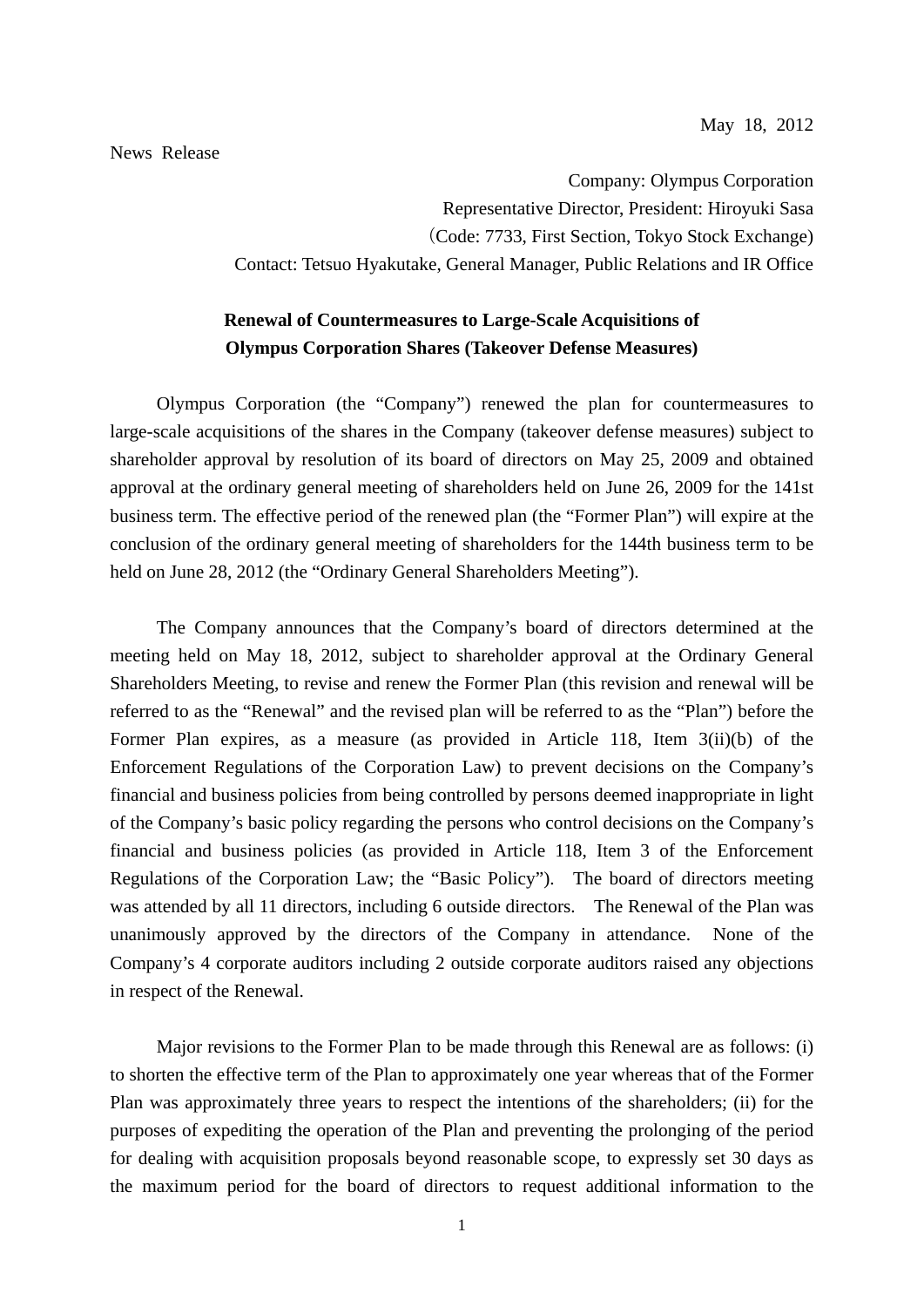Acquirer (defined in (a) of III.3.1, 'Procedures for Triggering the Plan,' herein after the same), and to set 90 days from the date of receipt of information from the Acquirer as the maximum period including the extended period as period for evaluation by the Special Committee, and to set 120 days, i.e., the total of the above periods, to be the maximum period for the Special Committee to make recommendations from the date the Acquisition Document is submitted; (iii) the information to be requested by the board of directors to the Acquirer are organized as there are inherent limitations on concrete disclosure of information by the Acquirer; (iv) to expressly provide with respect to the events triggering the Plan that the Plan shall not be triggered based only on the fact that the requirements for trigger were satisfied in formality, and the wordings of the events triggering the Plan are partially amended to require those events to be more objective and reasonable; (v) to expressly provide that the Company shall not acquire the Stock Acquisition Rights (defined in (e) of III.3.1, 'Procedures for Triggering the Plan,' herein after the same) held by Non-Qualified Parties (defined in (g) of III.3.3, 'Outline of the Gratis Allotment of Stock Acquisition Rights,' herein after the same) for cash consideration when Stock Acquisition Rights are issued; and (vi) to make other amendments and organize wordings accompanying the above changes.

# **I. Basic Policy Regarding Persons Who Control Decisions on the Company's Financial and Business Policies**

The Company believes that the persons who control decisions on the Company's financial and business policies need to be persons who fully understand the details of the Company's financial and business affairs and the source of the Company's corporate value and who will make it possible to continually and persistently ensure and enhance the Company's corporate value and, in turn, the common interests of its shareholders.

The Company will not indiscriminately reject a large-scale acquisition of the Company's shares if it will contribute to the corporate value of the Company and, in turn, the common interests of its shareholders. The Company also believes that ultimately its shareholders as a whole must make the decision on any proposed acquisition that would involve a transfer of corporate control of a joint stock company.

Nonetheless, there are some forms of corporate acquisition that benefit neither the corporate value of the target company nor, in turn, the common interests of its shareholders, including those with a purpose that would obviously harm the corporate value of the target company and, in turn, the common interests of its shareholders, those with the potential to substantially coerce shareholders into selling their shares, those that do not provide sufficient time or information for the target company's board of directors and shareholders to consider the details of acquisition or for the target company's board of directors to make an alternative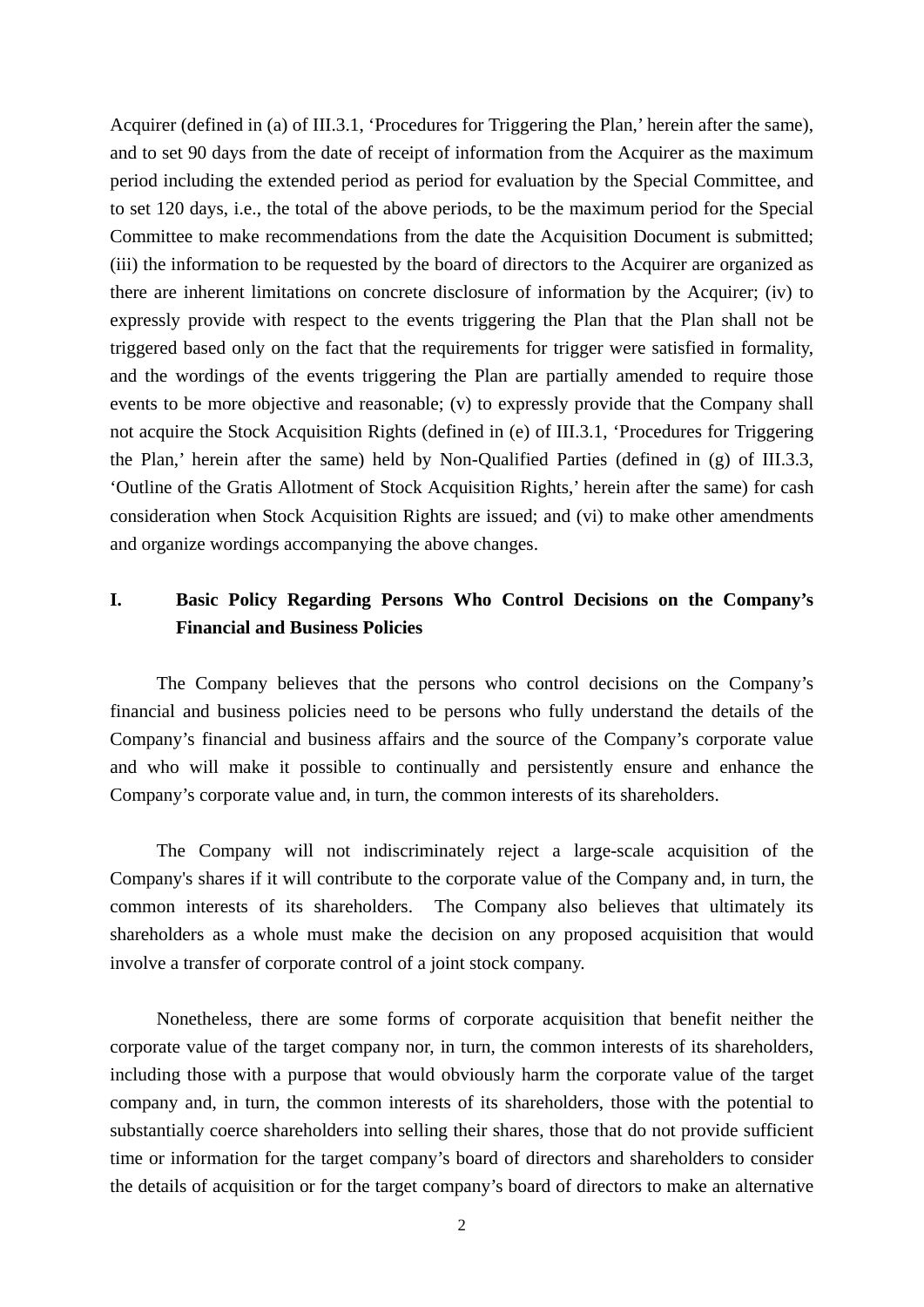proposal, and those that require the target company to negotiate with the acquirer in order to procure more favorable terms for shareholders than those presented by the acquirer.

Above all, in order for the Company to ensure and enhance its corporate value and, in turn, the common interests of its shareholders, it is essential that the Company has a management function that emphasizes on maintaining technologies and personnel that have been cultivated over the years and protecting and improving technologies and personnel from a long-term perspective and on maintaining, strengthening and expanding its network with clients.

Unless the acquirer of a proposed large-scale acquisition of the Company's shares understands the source of the corporate value of the Company and would ensure and enhance these elements over the medium-to-long term, the corporate value of the Company and, in turn, the common interests of its shareholders would be harmed. The Company believes that persons who would make a large-scale acquisition of the Company's shares in a manner that does not contribute to the corporate value of the Company and, in turn, the common interests of its shareholders would be inappropriate to become persons who would control decisions on the Company's financial and business policies. The Company also believes that it is necessary to ensure the corporate value of the Company and, in turn, the common interests of its shareholders by taking the necessary and reasonable countermeasures against a large-scale acquisition of the Company's shares by such persons.

# **II. The Source of the Company's Corporate Value and Special Measures to Realize the Basic Policy**

## **1. The Source of the Company's Corporate Value**

The basic philosophy for all of the corporate activities of the Company is what we call "Social IN." The Company seeks through its business activities to propose new values to society that will enable consumers to live healthy, happy lives, and we seek to do so in a way that integrates us into society and shares the values of the communities we serve. Based on this philosophy, the Company strives to ensure and enhance its corporate value and, in turn, the common interests of its shareholders, through continuing to create new value that is truly sought by society, and providing this value in a timely manner.

The Company believes that the main source of this corporate value and, in turn, the common interest of shareholders is in its core technology comprised of optical technology, digital imaging technology and micro-fabrication technology.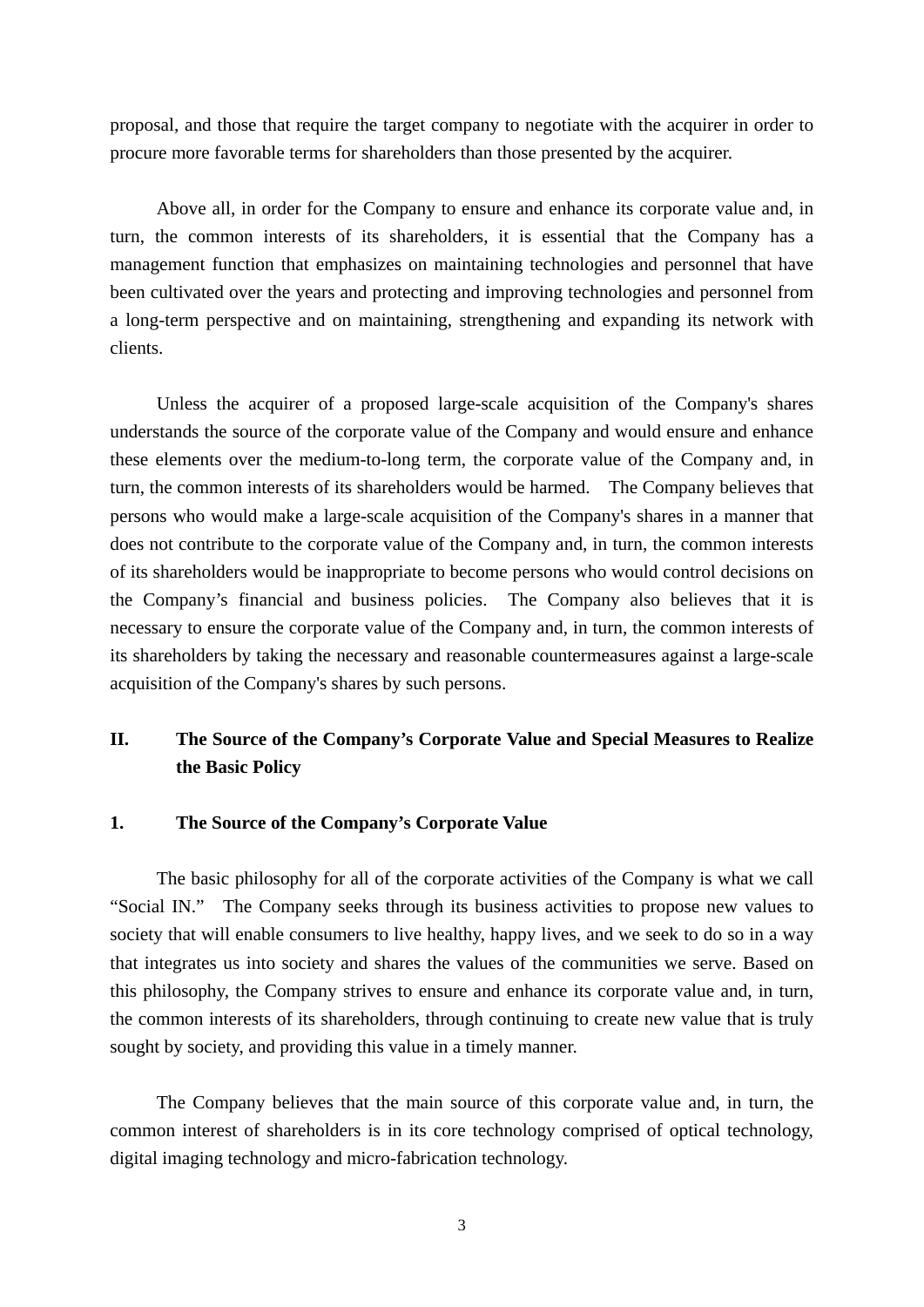As a company that is in the manufacturing business, the Company has introduced a framework for research and development that allows us to thoroughly carry out basic research into cutting-edge technology and manufacturing technology. By continuing to take on the successive generations of technology, knowledge and know-how that the Company has accumulated over many years, the Company has established a core pool of technology that is focused on the mid-to-long-term perspective. The underlying technology deeply cultivated and expanded has borne fruit in the form of unique products and business, such as the Company's endoscope business, and these have led to the Company being able to contribute new value to society.

With this goal in mind, the Company established three new managerial policies, "Return" to the Starting Point", "One Olympus", and "Profitable Growth". The starting point of Olympus is, with its mission to contribute to the development of the society through products and solution, to continuously challenge to make the world's first and world's best products with particular emphasis on customer satisfaction and customer needs. We will return to our starting point where we strongly focused on technology and craftsmanship. Also, as "One Olympus", we will bundle together the entire group's thoughts and strategies and, by efficiently maximizing managerial resources, combine the wisdom of the entire group through teamwork and maximize output. We will break from our excessive sales-centric nature and turn towards achieving "Profitable Growth".

We will apply the basic strategies based on the above managerial policies to (i) reconstruct business portfolio, best allocation of managerial resources, (ii) improve profitability, (iii) achieve sound financial position, and (iv) reconstruct governance, and, by consistently pursuing these basic policies, we will aim to regain confidence of our shareholders, customers and stakeholders which we lost from the series of problems and improve our corporate value.

### **2. Strengthening of Corporate Governance**

Due to occurrence of series of problems involving deferral of posting of losses at the Company, in order to prevent recurrence of misconducts, the Company, based on the problems indicated and recommendations given to prevent recurrence as stated in the investigation report dated December 6, 2011 from a third party committee which is independent from the Company, has been working to build corporate governance, construct internal control system, and review compliance. The Company's working team is specifically conducting reviews with advice from the Management Reform Committee comprised of outside experts and is compiling the following measures to prevent recurrence.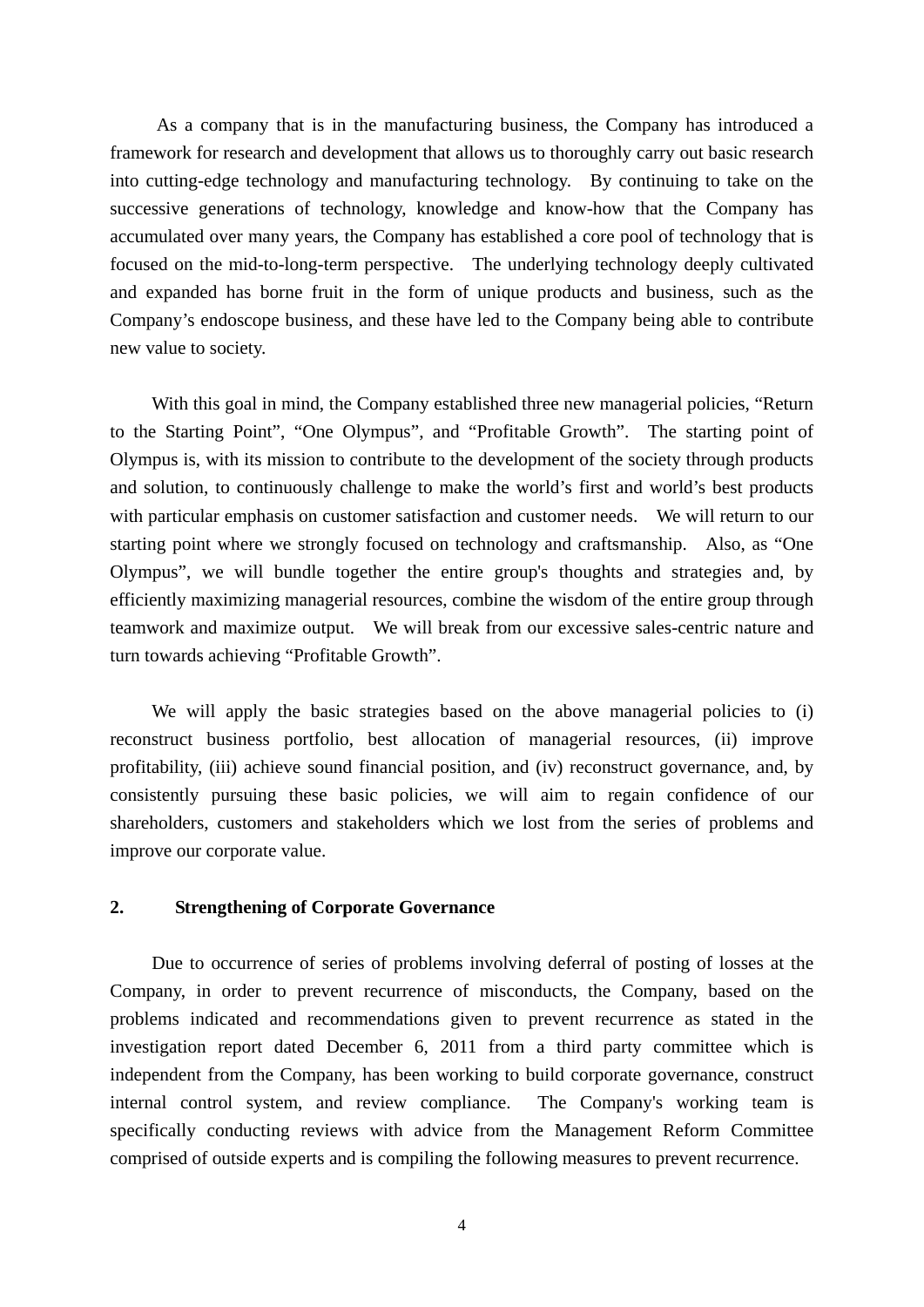The Company will continue to strengthen corporate governance, organize internal control system and review compliance under the new directors and new corporate auditors elected at the Company's extraordinary shareholders meeting held on April 20, 2012.

- (1) Strengthening of Corporate Governance System
	- (a) Make clear distinction between execution and supervision.
		- (i) The majority of the members of the board of directors shall be comprised of highly independent outside directors.
		- (ii) A person other than the president (i.e., the chairman) shall act as chairman of the board of directors.
		- (iii)Not only shall the directors mutually supervise each other, but the board of directors shall supervise execution of business by executive officers.
	- (b) Strengthen the authority and function of the supervisory organ towards the executive organ by giving such organ the authority to:
		- (i) voluntarily establish an independent committee whose majority of the members shall be comprised of outside directors which committee shall nominate candidates for directors, auditors, chairman and president, and decide directors' remuneration;
		- (ii) stipulate the maximum term of office for president, and that for executive officers with title at their respective division, and maximum age; and
		- (iii) review rules for submitting to the board of directors for discussion and to require strict observance of these rules.
	- (c) Assure fairness in appointing outside directors and auditors, and expand their roles and functions by:
		- (i) clarifying conditions and standards for nominating candidates for outside directors and corporate auditors with emphasis on independence and objectiveness; and
		- (ii) inviting one of the full-time corporate auditors from outside, and increase audit room staff to support them.
	- (d) Proactive information disclosure:

 Timely and proactively disclose information that is considered useful from the investors' viewpoint.

- (2) Development of Internal Control System
	- (a) Development of a check-and-balance system by:
		- (i) clarifying the position of the corporate department and its check-and-balance function;
		- (ii) organizing a structure to effect check-and-balance on transactions dealt by the corporate department; and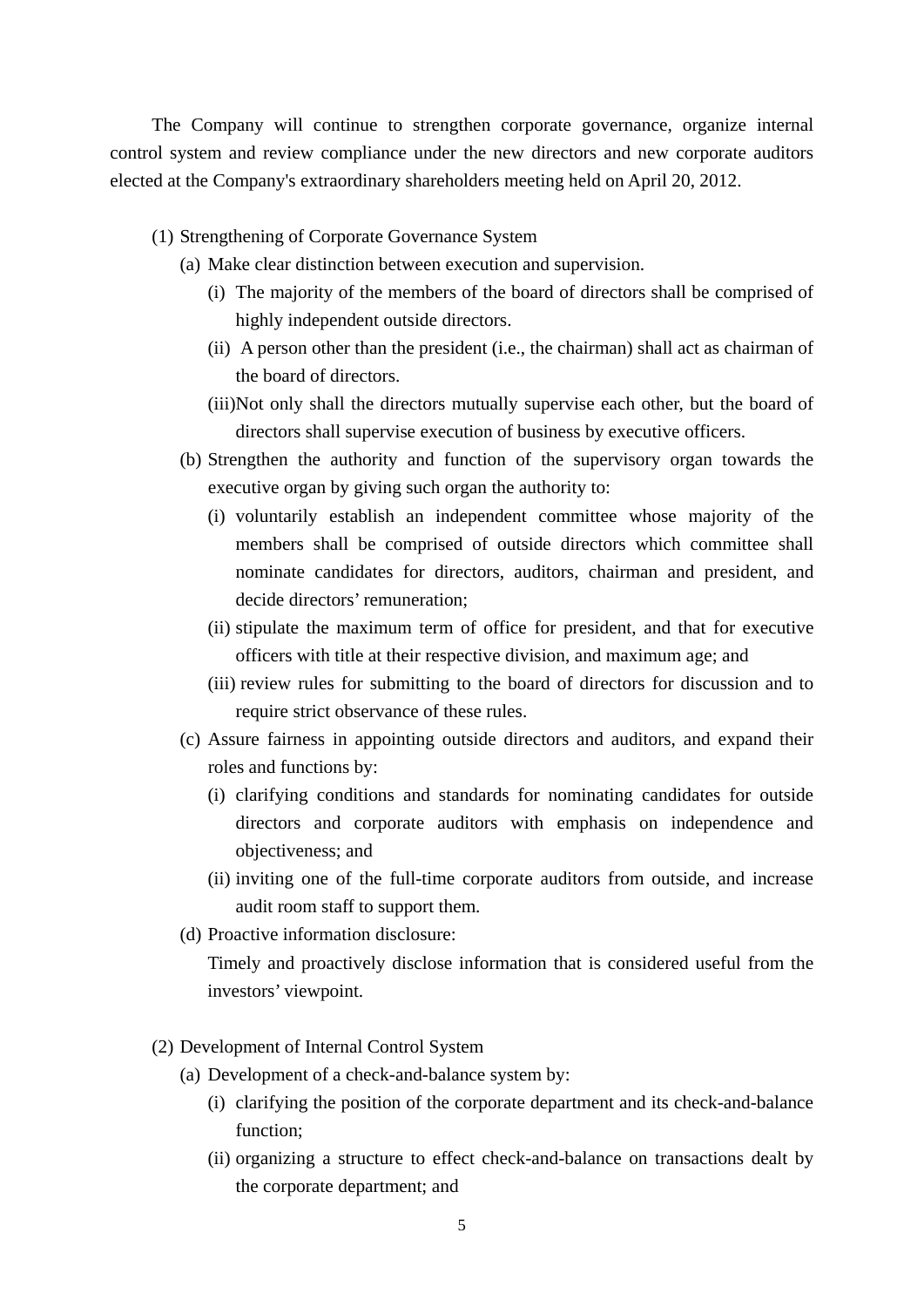- (iii) reviewing rules for decision-making and rules for submission to the management executive meetings, and requiring strict observance of these rules.
- (b) Appropriately manage business investment transactions, and manage subsidiaries and affiliates by:
	- (i) organizing a function to manage and control business investments inside the corporate department;
	- (ii) clarifying which organization at the head office shall mainly operate and assume responsibility over each subsidiary and affiliate;
	- (iii) setting up management guidelines for subsidiaries and affiliates and periodically monitoring the status of such management; and
	- (iv) considering establishment of guidelines for new investments and guidelines for designating subjects that require intensive monitoring.
- (c) Improve personnel affairs to prevent misconducts.

 Establish as a rule to rotate personnel and stipulate the term of office for certain positions.

- (d) Expand internal audit by:
	- (i) assuring independence of internal audit division and increasing members;
	- (ii) improving the quality of internal audit; and
	- (iii)strengthening coordination between audit by corporate auditors and internal audit.
- (3) Review of Compliance System
	- (a) Improve management's awareness towards compliance and enhance accountability by:
		- (i) reviewing "Olympus Group Corporate Conduct Charter" and "Olympus Group Code of Conduct" and developing "Global Compliance Guidelines";
		- (ii) the management declaring commitment towards compliance; and
		- (iii) the management reporting on the status of compliance.
	- (b) Organize a system to further promote compliance by:
		- (i) establishing "Compliance Committee" headed by an outside director;
		- (ii) appointing Chief Compliance Officer (CCO) and periodically rotating this position; and

(iii)expanding compliance organization.

- (c) Fostering and thorough promoting of consciousness towards compliance by:
	- (i) expanding compliance education at each level of the Company; and
	- (ii) periodically conducting surveys on consciousness towards compliance.
- (d) Expand whistle-blowing system by:
	- (i) establishing and expanding contacts for whistle-blowing such as by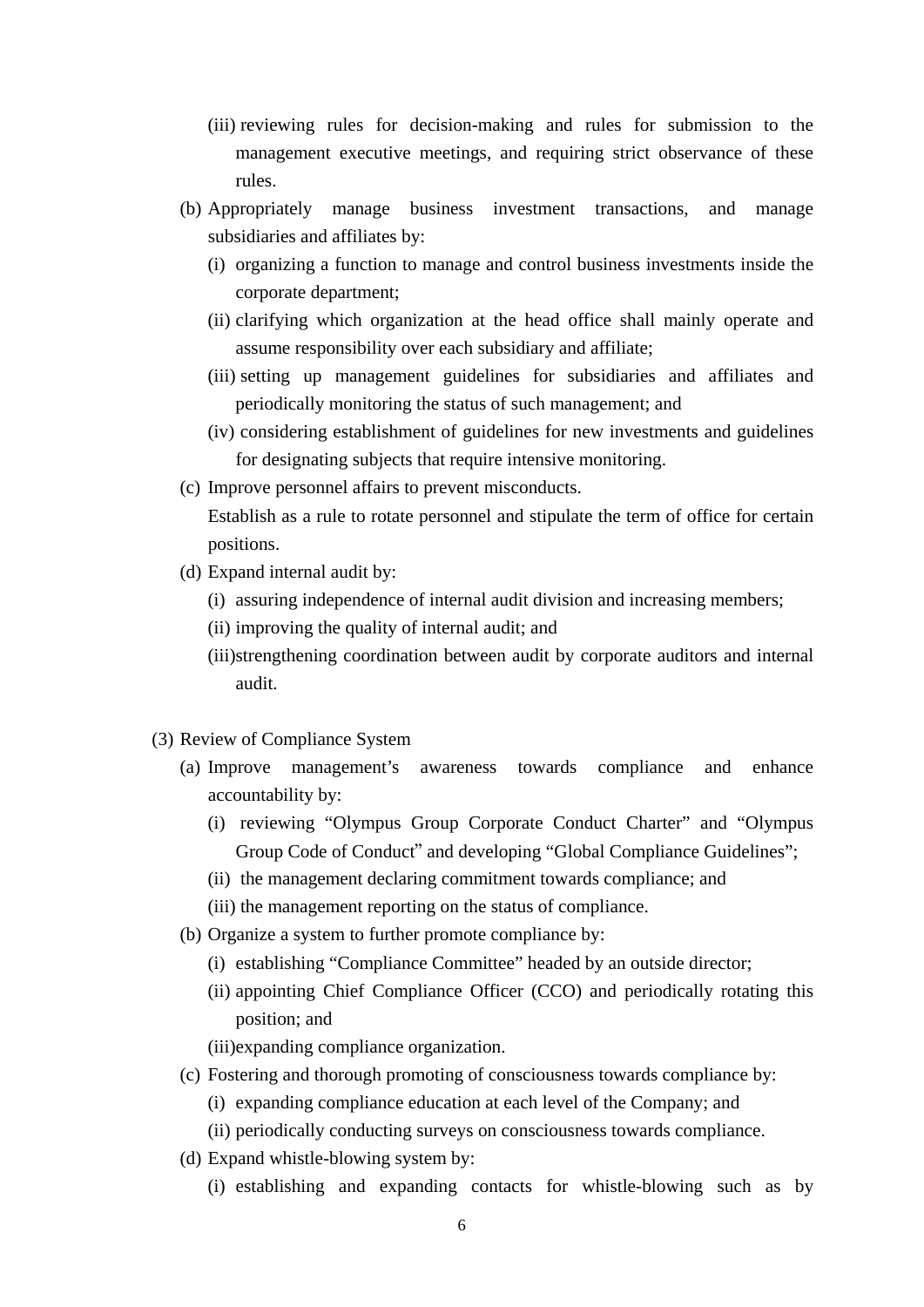designating such contact outside of the Company; and

 (ii) clarifying one's obligation to blow the whistle if he/she notices any misconduct.

### **III. Purpose of the Plan and Plan Outline**

#### **1. Purpose of the Plan**

The Company will implement the Renewal for the purpose of ensuring and enhancing the corporate value of the Company and, in turn, the common interests of its shareholders in accordance with the Basic Policy.

As set out in the Basic Policy, the Company's board of directors believes that persons who would propose a large-scale acquisition of the Company's shares in a manner that does not contribute to the corporate value of the Company or, in turn, the common interests of its shareholders would be inappropriate to become persons who control decisions on the Company's financial and business policies. The purpose of the Plan is to prevent decisions on the Company's financial and business policies from being controlled by persons deemed inappropriate, to deter large-scale acquisitions of the Company's shares that are detrimental to the corporate value of the Company and, in turn, the common interests of its shareholders, and on the occasion that it receives a proposal from an acquirer for large-scale acquisition of the Company's shares, to ensure the necessary time and information for shareholders to decide whether or not to accept the large-scale acquisition proposal or for the Company's board of directors to present an alternative proposal to the shareholders, or to enable the board of directors to negotiate for the benefit of the shareholders.

Major shareholders of the Company as of March 31, 2012 are listed in Attachment 1 titled 'Major Shareholders.' The Company has not received any proposal of a large-scale acquisition of the Company's shares from specific third parties.

## **2. Plan Outline**

The Plan sets out procedures necessary to achieve the purpose stated above, including the requirement for acquirer to provide information in advance in the case that an acquirer intends to make an acquisition of 20% or more of the Company's share certificates, etc.

The acquirer must not effect a large-scale acquisition of the share certificates, etc. in the Company until and unless the Company's board of directors determines not to trigger the Plan in accordance with the procedures for the Plan.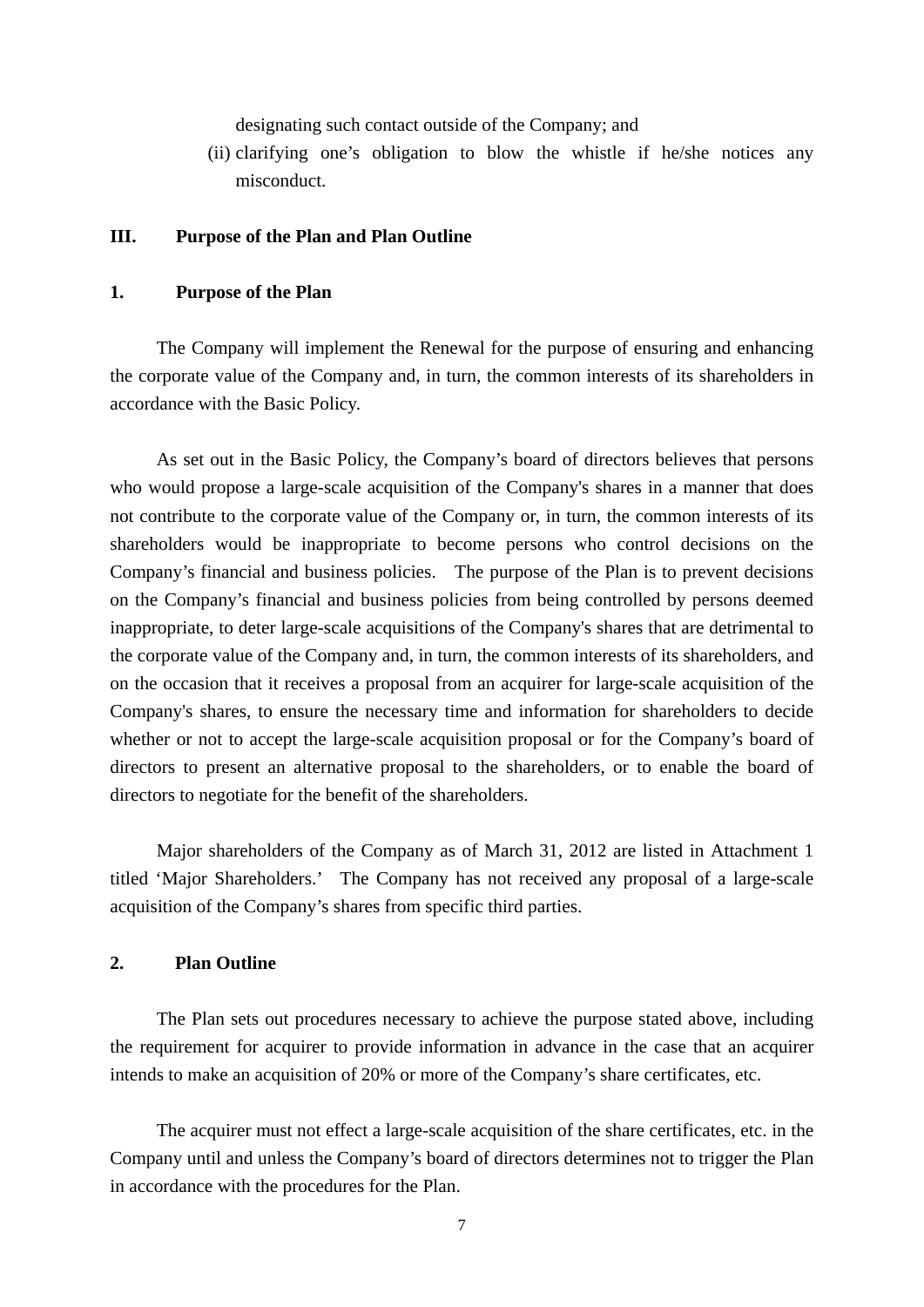In the event that an acquirer does not follow the procedures set out in the Plan, or a large-scale acquisition of the share certificates, etc. in the Company threatens to cause obvious harm to the corporate value of the Company and, in turn, the common interests of its shareholders, or the like (See III.3.2 below for details of the requirements.), and if the acquisition satisfies the triggering requirements set out in the Plan, the Company will allot stock acquisition rights with (a) an exercise condition that does not allow the Acquirer to exercise the rights in principle and (b) an acquisition provision to the effect that the Company may acquire the stock acquisition rights in exchange for shares in the Company from persons other than the acquirer, by means of a gratis allotment of stock acquisition rights (*shinkabu yoyakuken mushou wariate*) to all shareholders, except the Company, at that time.

If a gratis allotment of stock acquisition rights were to take place in accordance with the Plan and all shareholders other than the acquirer received shares in the Company as a result of those shareholders exercising or the Company acquiring those stock acquisition rights, the ratio of voting rights in the Company held by the acquirer may be diluted by up to 50%.

In order to eliminate arbitrary decisions by directors, the Company will establish the Special Committee, which is composed of members who are independent from the management of the Company, such as outside directors of the Company, to make objective decisions with respect to matters such as the implementation or non-implementation of the gratis allotment of stock acquisition rights or the acquisition of stock acquisition rights under the Plan. Each of the 3 members of the Special Committee at the time of the Renewal are professionals in law or accounting and they are either outside directors or outside corporate auditors who are independent from the Company and all of them apply to an independent officer as designated in the Securities Listing Regulations of the Tokyo Stock Exchange, Inc. ("TSE"). In addition, the Company's board of directors may, if prescribed in the Plan, convene a Shareholders Meeting (defined at (g) of 3.1, 'Procedures for Triggering the Plan' below; hereinafter the same) and confirm the intent of the Company's shareholders regarding the implementation of the gratis allotment of the stock acquisition rights. Transparency with respect to the course of those procedures will be ensured by timely disclosure to all of the Company's shareholders.

# **3. Plan Details (Measures to Prevent Decisions on the Company's Financial and Business Policies from being Controlled by Persons Deemed Inappropriate Under the Basic Policy)**

3.1 Procedures for Triggering the Plan (See Attachment 2 "Flow of Procedures for this Plan" for the outline.)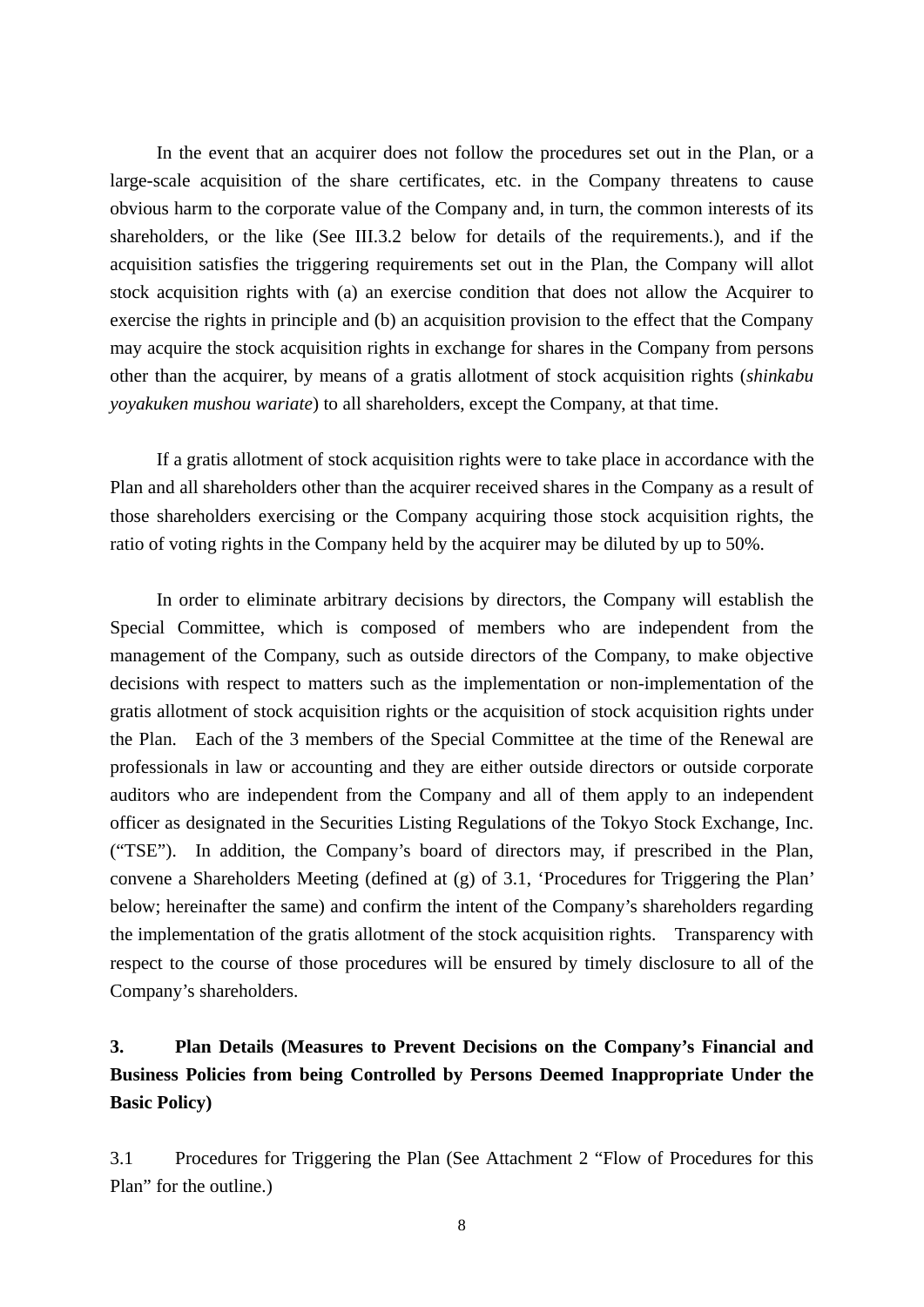#### (a) Targeted Acquisitions

The Plan will be applied in cases where any purchase or other acquisition of share certificates, etc. of the Company that falls under (i) or (ii) below or any similar action, or a proposal<sup>[1](#page-8-0)</sup> for such action (except for such action as the Company's board of directors separately determines not to be subject to the Plan; the "Acquisition") will take place.

- (i) A purchase or other acquisition that would result in the holding ratio of share certificates, etc. (*kabuken tou hoyuu wariai*) [2](#page-8-1) of a holder (*hoyuusha*) [3](#page-8-2) totaling at least 20% of the share certificates, etc. (*kabuken tou*)<sup>[4](#page-8-3)</sup> issued by the Company; or
- (ii) A tender offer (*koukai kaitsuke*)<sup>[5](#page-8-4)</sup> that would result in the party conducting the tender offer's ownership ratio of share certificates, etc. (kabuken tou shoyuu wariai)<sup>[6](#page-8-5)</sup> and the ownership ratio of share certificates, etc. of a person having a special relationship (*tokubetsu kankei-sha*) [7](#page-8-6) totaling at least 20% of the share certificates, etc. (*kabuken tou*) [8](#page-8-7) issued by the Company.

The party effecting the Acquisition (the "Acquirer") shall follow the procedures prescribed in the Plan, and the Acquirer must not effect an Acquisition until and unless the Company's board of directors passes a resolution not to implement the gratis allotment of Stock Acquisition Rights in accordance with the Plan.

(b) Submission of Acquirer's Statement

The Company will request an Acquirer to submit to the Company in the form separately prescribed by the Company a document which includes an undertaking that the Acquirer will comply with the procedures set out in the Plan (with the signature, or the name and seal of the

<sup>&</sup>lt;sup>1</sup> "Proposal" includes solicitation of a third party.

<span id="page-8-1"></span><span id="page-8-0"></span><sup>&</sup>lt;sup>2</sup> Defined in Article 27-23(4) of the Financial Instruments and Exchange Law. The same is applied throughout this document.

<span id="page-8-2"></span>Including persons described as a holder under Article 27-23(3) of the Financial Instruments and Exchange Law (including persons who are deemed to fall under the above by the board of directors of the Company). The same is applied throughout this document.

<span id="page-8-3"></span><sup>&</sup>lt;sup>4</sup> Defined in Article 27-23(1) of the Financial Instruments and Exchange Law. The same is applied throughout this document unless otherwise provided for.

<span id="page-8-4"></span> $5$  Defined in Article 27-2(6) of the Financial Instruments and Exchange Law. The same is applied throughout this document.

<span id="page-8-5"></span><sup>&</sup>lt;sup>6</sup> Defined in Article 27-2(8) of the Financial Instruments and Exchange Law. The same is applied throughout this document.

<span id="page-8-6"></span><sup>7</sup> Defined in Article 27-2(7) of the Financial Instruments and Exchange Law (including persons who are deemed to fall under the above by the board of directors of the Company); provided, however, that persons provided for in Article 3(2) of the Cabinet Office Regulations concerning Disclosure of a Tender Offer by an Acquirer other than the Issuing Company are excluded from the persons described in Article 27-2(7)(i) of the Financial Instruments and Exchange Law. The same is applied throughout this document.

<span id="page-8-7"></span><sup>&</sup>lt;sup>8</sup> Defined in Article 27-2(1) of the Financial Instruments and Exchange Law.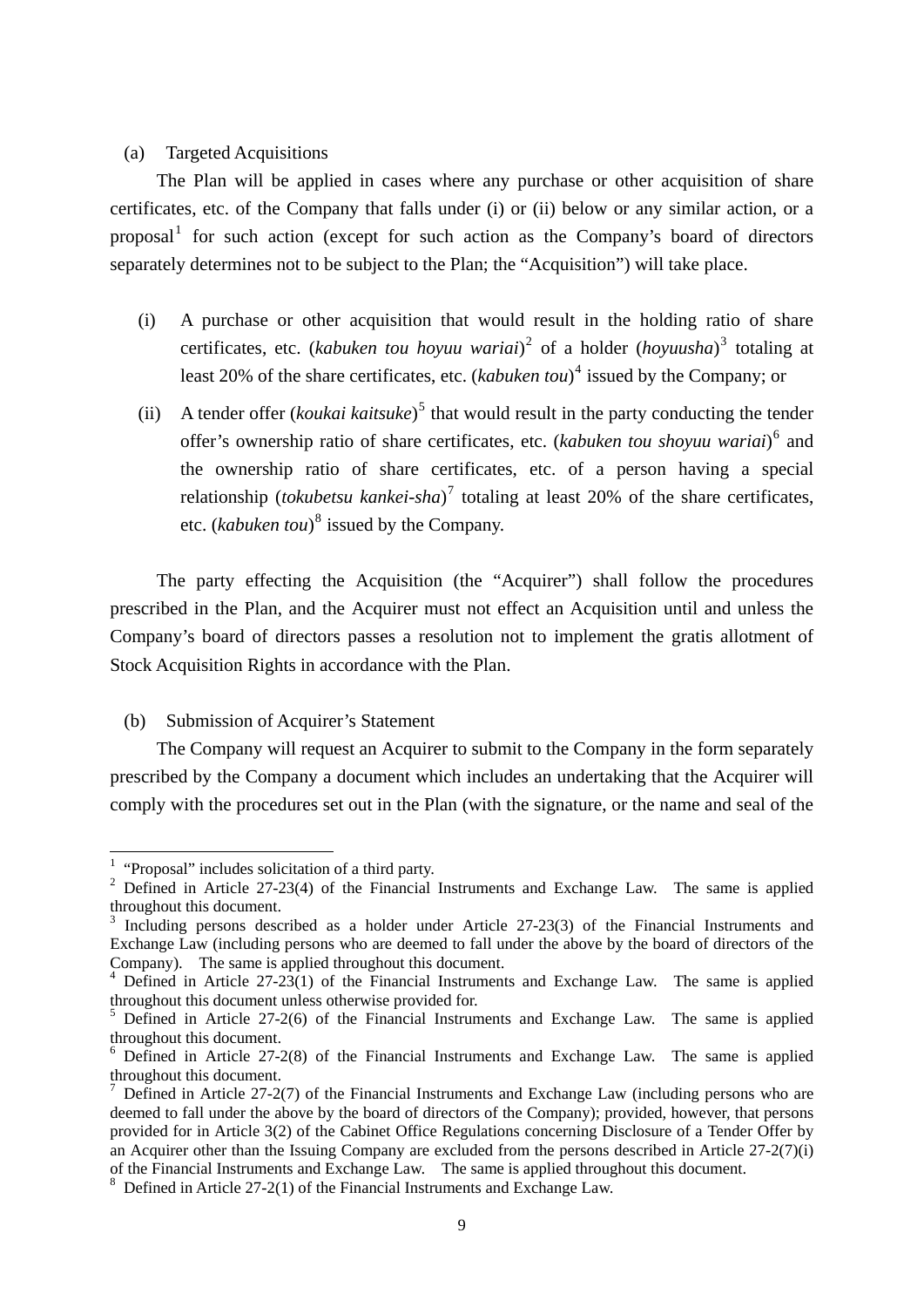representative of the Acquirer) and a qualification certificate of the person whose signature, or whose name and seal, is placed on the document (collectively, "Acquirer's Statement") before commencing or effecting the Acquisition. The Acquirer's Statement must include the Acquirer's name and address (location of headquarters, in case of a corporation), location of offices, the governing law for establishment, name of the representative, contact information in Japan and an outline of the intended Acquisition. The Acquirer's Statement and the Acquisition Document set out in (c) below must be written in Japanese.

## (c) Request to the Acquirer for the Provision of Information

The Company will provide an Acquirer with the format for the Acquisition Document (defined below), including a list of information that the Acquirer should provide to the Company, no later than 10 days after receiving the Acquirer's Statement. The Acquirer must provide the Company's board of directors with the document in the form provided by the Company, which includes the information described in each item of the list below ("Essential Information") (collectively, "Acquisition Document").

If the Company's board of directors receives an Acquisition Document, it will promptly send it to the Special Committee. (Standards for appointing members, requirements for resolutions, resolution matters, and other matters concerning the Special Committee are as described in Attachment 3 'Outline of the Rules of the Special Committee' and details of members of the Special Committee at the time of the Renewal of the Plan will be as described in Attachment 4 'Profiles of the Members of the Special Committee.') If the Special Committee determines that the Acquisition Document does not include sufficient Essential Information, it may, directly or indirectly, set a reply period (which such final reply period shall not exceed 30 days from the date of receipt of the Acquirer's Statement although necessary and sufficient information is not submitted) and request the Acquirer to provide additional information. In such case, the Acquirer should provide the additional information within the set time limit.

(i) Details (including name, capital relationship, financial position, operation results, details of violation of laws or ordinances in the past (if any), and terms of previous transactions by the Acquirer similar to the Acquisition) of the Acquirer and its group (including joint holders,<sup>[9](#page-9-0)</sup> persons having a special relationship and persons having a special relationship with a person in relation to whom the Acquirer is the

-

<span id="page-9-0"></span><sup>9</sup> Defined in Article 27-23(5) of the Financial Instruments and Exchange Law, including persons regarded as a joint holder under Article 27-23(6) of the Financial Instruments and Exchange Law (including persons who are deemed to fall under the above by the Company's board of directors). The same is applied throughout this document.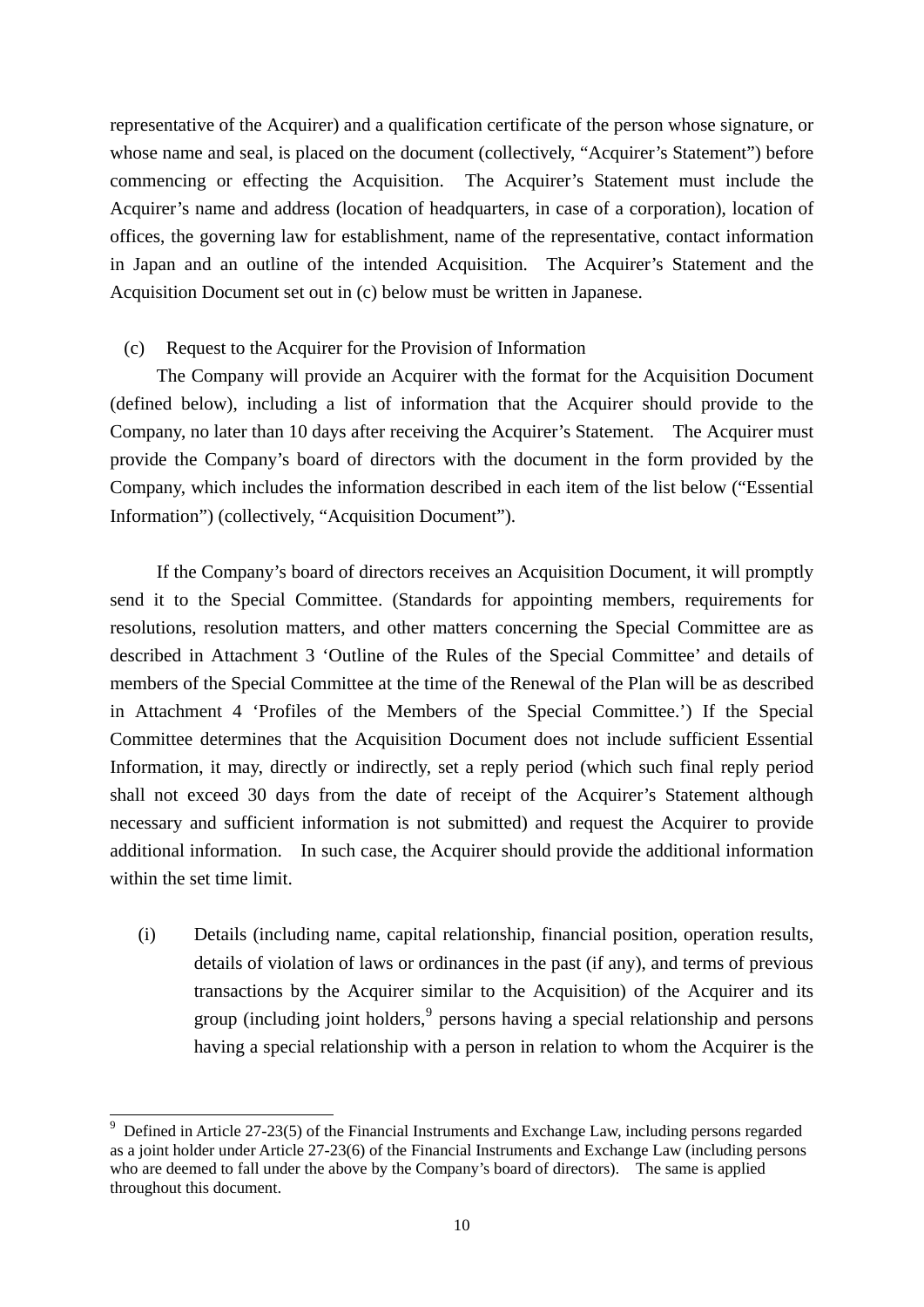controlled corporation<sup>10</sup>).<sup>11</sup>

- (ii) The purpose, method and specific terms of the Acquisition (including the amount and type of consideration, the timeframe, the scheme of any related transactions, the legality of the Acquisition method, and the feasibility of the Acquisition).
- (iii) The amount and basis for the calculation of the purchase price of the Acquisition.
- (iv) Information relating to any previous acquisition of share certificates, etc. in the Company by the Acquirer.
- (v) Financial support for the Acquisition (including the specific names of providers of funds for the Acquisition (including all substantive providers of funds), financing methods and the terms of any related transactions).
- (vi) Post-Acquisition basic management policy, business plan, capital and dividend policies for the Company group.
- (vii) Policies for the Company's shareholders (other than the Acquirer), employees, business partners, customers, and any other stakeholders in the Company.
- (d) Consideration of Acquisition Terms, Negotiation with the Acquirer, and Consideration of an Alternative Proposal
	- (i) Request to the Company's Board of Directors for the Provision of Information

The Special Committee may also request the Company's board of directors to promptly present an opinion (including an opinion to refrain from giving such opinion; hereinafter the same) on the Acquirer's Acquisition terms, the materials supporting such opinion, an alternative proposal (if any), and any other information that the Special Committee considers necessary by such deadline for response to be set within the Special Committee Consideration Period provided in below (ii).

(ii) Special Committee Consideration

-

The Special Committee, after receiving information also from the Company's board of directors as necessary pursuant to above (i), should conduct its consideration of the Acquisition terms, collection of information on the materials such as the management plans and business plans of the Acquirer and the Company's board of directors and comparison thereof, and consideration of any alternative plans presented by the Company's board of directors, and the like for an appropriate period of time that does not exceed 60 days after the date upon which the Special Committee receives the information (including the information

<sup>&</sup>lt;sup>10</sup> Defined in Article 9(5) of Enforcement Regulation for the Financial Instruments and Exchange Law.

<sup>&</sup>lt;sup>11</sup> If an Acquirer is a fund, information relating to the matters described in (i) about each partner and other constituent members is required.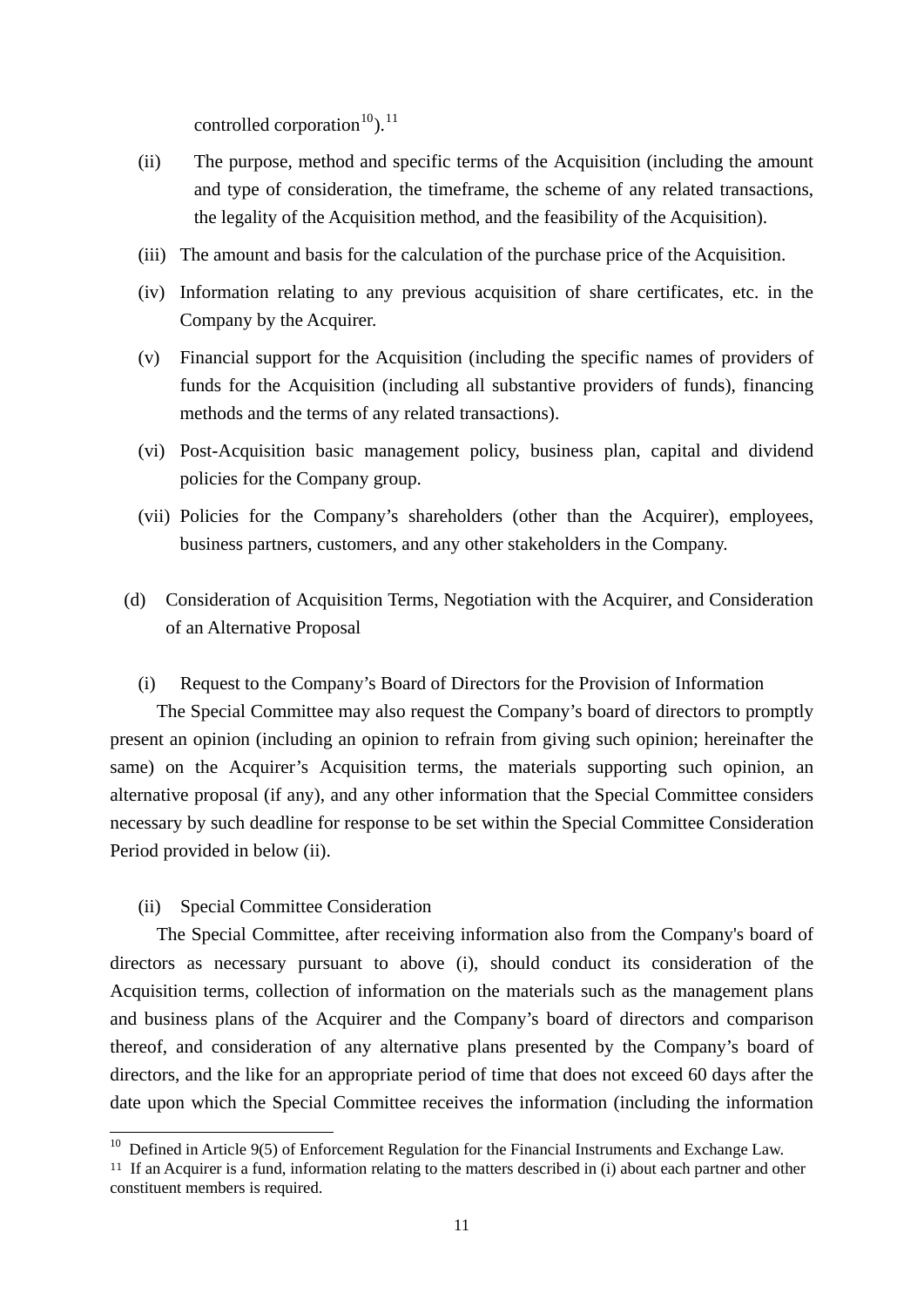additionally requested) from the Acquirer. (The period for information collection and consideration by the Special Committee is hereinafter referred to as the "Special Committee Consideration Period".) Further, if it is necessary in order to improve the terms of the Acquisition from the standpoint of ensuring and enhancing the corporate value of the Company and, in turn, the common interests of its shareholders, the Special Committee will directly or indirectly discuss and negotiate with the Acquirer.

In order to ensure that the Special Committee's decision contributes to the Company's corporate value and, in turn, the common interests of its shareholders, the Special Committee may at the cost of the Company obtain advice from independent third parties (including financial advisers, certified public accountants, attorneys, tax accountants, consultants or any other experts). If the Special Committee directly or indirectly requests the Acquirer to provide materials for consideration or any other information, or to discuss and negotiate with the Special Committee, the Acquirer must promptly respond to such request.

#### (e) Recommendations by the Special Committee

The Special Committee will make recommendations, etc. to the Company's board of directors as follows based on the abovementioned procedures.

#### (i) Recommendations for the Triggering of the Plan

If the Special Committee determines that one of the trigger events set out below at 3.2, 'Requirements for the Gratis Allotment of Stock Acquisition Rights' (collectively "Trigger Event") arises with respect to the Acquisition, the Special Committee will recommend the implementation of the gratis allotment of stock acquisition rights (as detailed in 3.3 'Outline of the Gratis Allotment of Stock Acquisition Rights' below; the relevant stock acquisition rights hereinafter referred to as "Stock Acquisition Rights") to the Company's board of directors except in any specific case where further information disclosure from the Acquirer or discussion or negotiation with the Acquirer is necessary. If it is considered that an Acquisition may fall under the second Trigger Event ("Trigger Event (2)") set out in 3.2, 'Requirements for the Gratis Allotment of Stock Acquisition Rights' below; the Special Committee may recommend implementation of the gratis allotment of Stock Acquisition Rights subject to obtaining approval at the shareholders meeting in advance.

Notwithstanding the foregoing paragraph, even after the Special Committee has already made a recommendation for the implementation of the gratis allotment of Stock Acquisition Rights, if the Special Committee determines that either of the events (A) or (B) below applies, it may make a new recommendation that (i) (on or before the second business day prior to the ex-rights date with respect to the gratis allotment of Stock Acquisition Rights) the Company should suspend the gratis allotment of Stock Acquisition Rights, or (ii) (from the effective date of the gratis allotment of Stock Acquisition Rights and until the day immediately prior to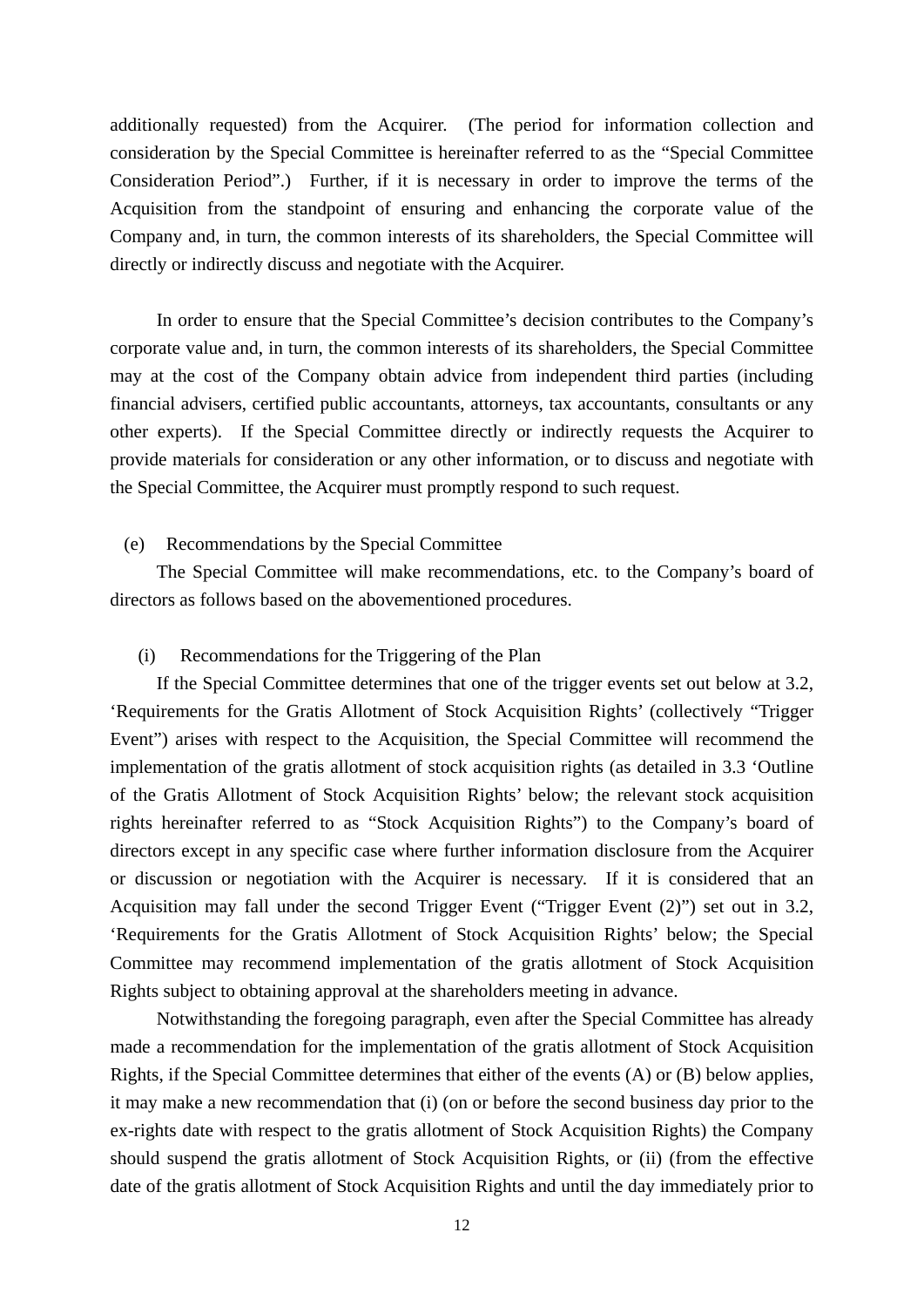the commencement date of the exercise period of the Stock Acquisition Rights) the Company should acquire the Stock Acquisition Rights for no consideration.

- (A) The Acquirer withdraws the Acquisition or the Acquisition otherwise ceases to exist after the recommendation.
- (B) There is no longer any Trigger Event due to a change or the like in the facts or other matters on which the recommendation decision was made.
- (ii) Recommendations for the Non-Triggering of the Plan

If the Special Committee determines there is no Trigger Event with respect to the Acquisition, the Special Committee will recommend the non-implementation of the gratis allotment of Stock Acquisition Rights to the Company's board of directors, regardless of whether the Special Committee Consideration Period has ended.

Notwithstanding the foregoing paragraph, even after the Special Committee has already made a recommendation for the non-implementation of the gratis allotment of Stock Acquisition Rights, if there is a change in the facts or other matters on which the recommendation decision was made and a Trigger Event arises, the Special Committee may make a new recommendation that the Company should implement the gratis allotment of Stock Acquisition Rights.

(iii) Extension of the Special Committee Consideration Period

If the Special Committee cannot make a decision either to recommend the implementation or non-implementation of the gratis allotment of Stock Acquisition Rights during the initial Special Committee Consideration Period (including when the Acquirer fails to provide the Essential Information or negotiate with the Company after a recommendation by the Special Committee), the Special Committee may, to the reasonable extent that it is considered necessary for actions such as consideration of the terms of the Acquirer's Acquisition, consideration of an alternative proposal and negotiation with the Acquirer, extend the Special Committee Consideration Period up to a total of 30 days. If the Special Committee Consideration Period is extended, the Special Committee will continue to collect information, deliberate and perform similar activities, and shall recommend the implementation or non-implementation of the gratis allotment of Stock Acquisition Rights within the extended period.

### (f) Resolutions of the Board of Directors

The Company's board of directors, in exercising their role under the Corporation Law, will pass a resolution relating to the implementation or non-implementation of a gratis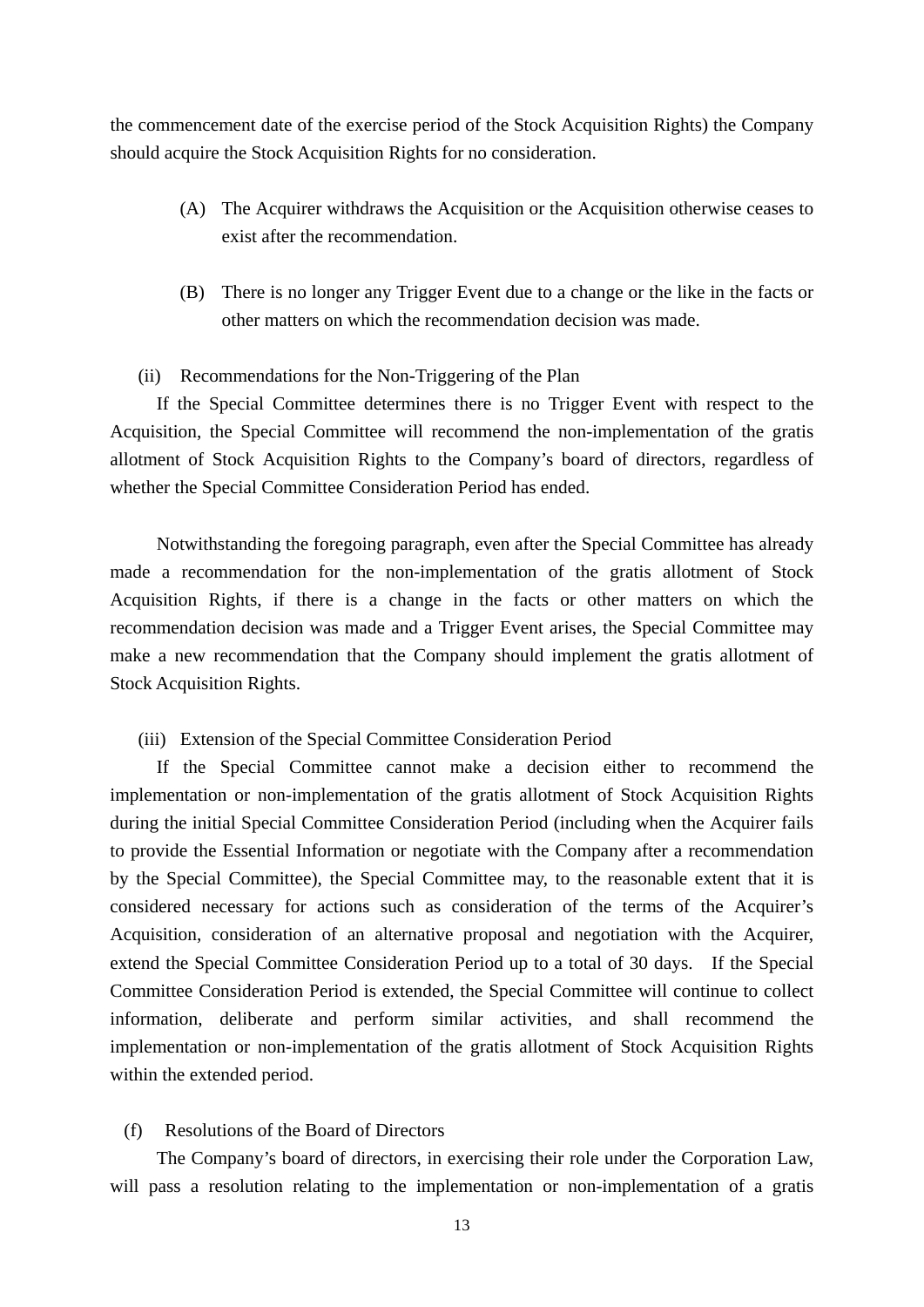allotment of Stock Acquisition Rights respecting to the maximum extent any recommendation by the Special Committee described above. If the Shareholders Meeting is convened in accordance with (g) below, the Company's board of directors will comply with any resolution at the Shareholders Meeting.

### (g) Convocation of the Shareholders Meeting

In connection with the implementation of the gratis allotment of the Stock Acquisition Rights pursuant to the Plan, the Company's board of directors may convene a meeting of shareholders (the "Shareholders Meeting") and confirm the intent of the Company's shareholders regarding the implementation of the gratis allotment of the Stock Acquisition Rights, if (i) the Special Committee makes a reservation that its recommendation to implement the gratis allotment of Stock Acquisition Rights shall be subject to obtaining approval at the Shareholders Meeting in advance in accordance with (e)(i) above, or (ii) if applicability of Trigger Event (2) becomes an issue and the board of directors determines that it is appropriate to confirm the shareholders' intent for the Acquisition taking into consideration the time required to convene a Shareholders Meeting or other matters pursuant to the duty of care of a good manager.

#### (h) Information Disclosure

When operating the Plan, the Company will disclose information on matters that the Special Committee or the Company's board of directors considers appropriate including the progress of each procedure set out in the Plan (including the fact that the Acquirer's Statement and Acquisition Document have been submitted, that the Special Committee Consideration Period has commenced, and that the Special Committee Consideration Period has been extended, as well as the period and reason for the extension), an outline of recommendations made by the Special Committee, an outline of resolutions by the board of directors and an outline of resolutions by the Shareholders Meeting in a timely manner, in accordance with the applicable laws and ordinances or the regulations and rules of the financial instruments exchange.

### 3.2 Requirements for the Gratis Allotment of Stock Acquisition Rights

The requirements to trigger the Plan to implement gratis allotment of Stock Acquisition Rights are as follows. As described above at (e) and (f) of 3.1, 'Procedures for Triggering the Plan,' the Company's board of directors will decide by respecting the recommendation by the Special Committee to the maximum extent to determine whether any of the following requirements applies to an Acquisition.

### Trigger Event (1)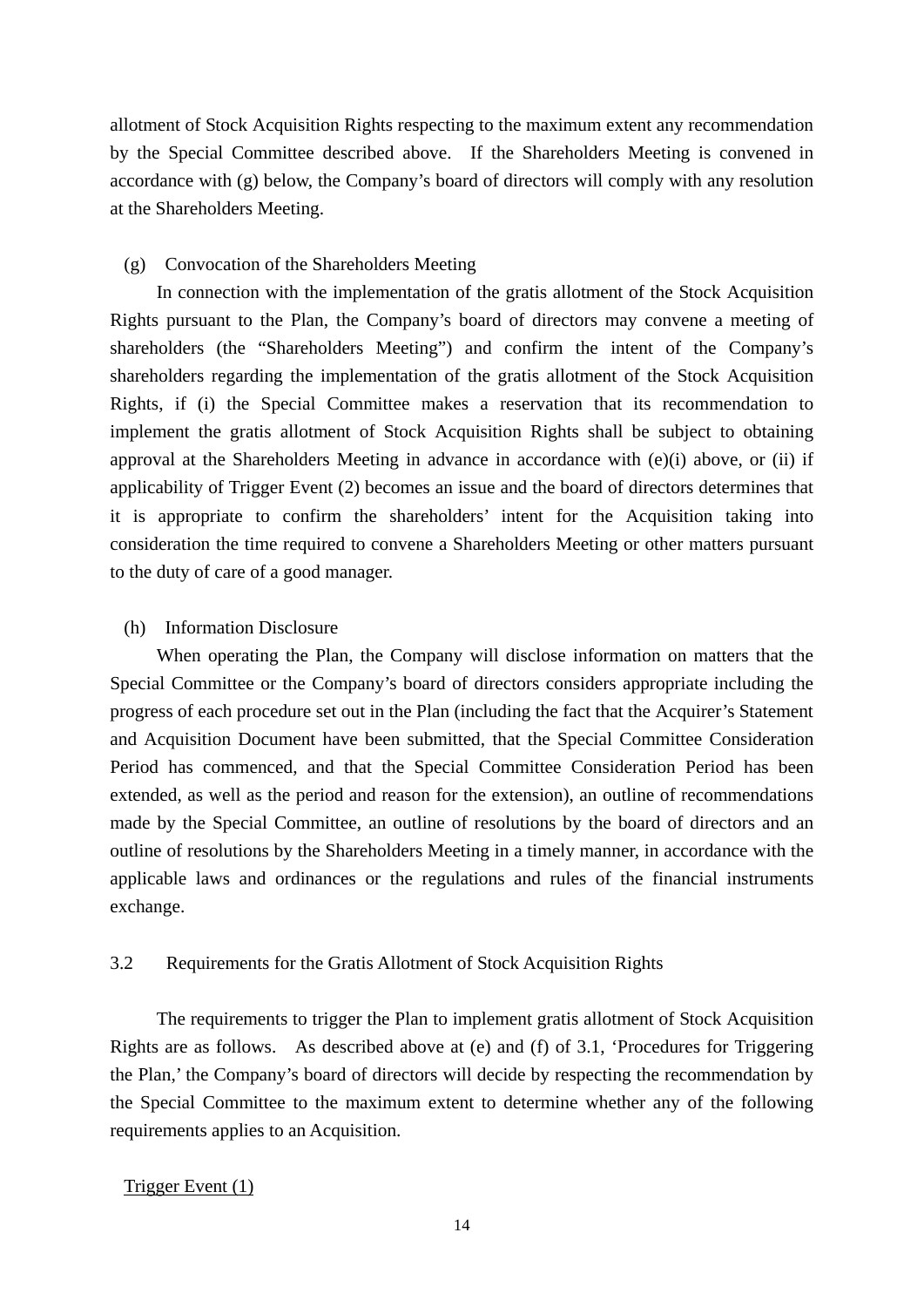The Acquisition is not in compliance with the procedures prescribed in the Plan (including cases where reasonable time and information necessary to consider the details of the Acquisition is not offered) and it is reasonable to implement the gratis allotment of Stock Acquisition Rights. (In determining whether the Acquirer complied with the procedures stipulated by the Plan, the Acquirer's situation shall be fully considered to a reasonable extent such as when the Acquirer does not have detailed information concerning the Company, and the Acquirer shall not be deemed non-compliant with the procedures stipulated by the Plan based only on the reason that the Acquirer did not submit part of the necessary information requested by the Company's board of directors.)

### Trigger Event (2)

The Acquisition falls under any of the items below and it is reasonable to implement the gratis allotment of Stock Acquisition Rights. (The decision on whether it is fair to implement gratis allotment of Stock Acquisition Rights should be made only when such Acquisition threatens to cause obvious harm to the corporate value of the Company and, in turn, the common interests of its shareholders, and a decision to implement gratis allotment of Stock Acquisition Rights shall not be made based only on the reasons such as when the intent of the Acquirer applies to any of the below in formality or that the interests of stakeholders besides shareholders would be adversely affected.)

- (a) An Acquisition that threatens to cause obvious harm to the corporate value of the Company and, in turn, the common interests of its shareholders through any of the following actions:
	- (i) A buyout of share certificates, etc. to require such share certificates, etc. to be compulsorily purchased by the Company's affiliates at a high price.
	- (ii) Management that achieves an advantage for the Acquirer to the detriment of the Company, such as temporary control of the Company's management for the low-cost acquisition of the Company's material assets.
	- (iii) Diversion of the Company's assets to secure or repay debts of the Acquirer or its group company.
	- (iv) Temporary control of the Company's management to bring about a disposal of high-value assets that have no current relevance to the Company's business and paying temporarily high dividends from the profits of the disposal, or selling the shares at a high price taking advantage of the opportunity from the sudden rise in share prices created by the temporarily high dividends.
- (b) Certain Acquisitions that threaten to have the effect of coercing shareholders into selling shares, such as coercive two-tiered tender offers (meaning acquisitions of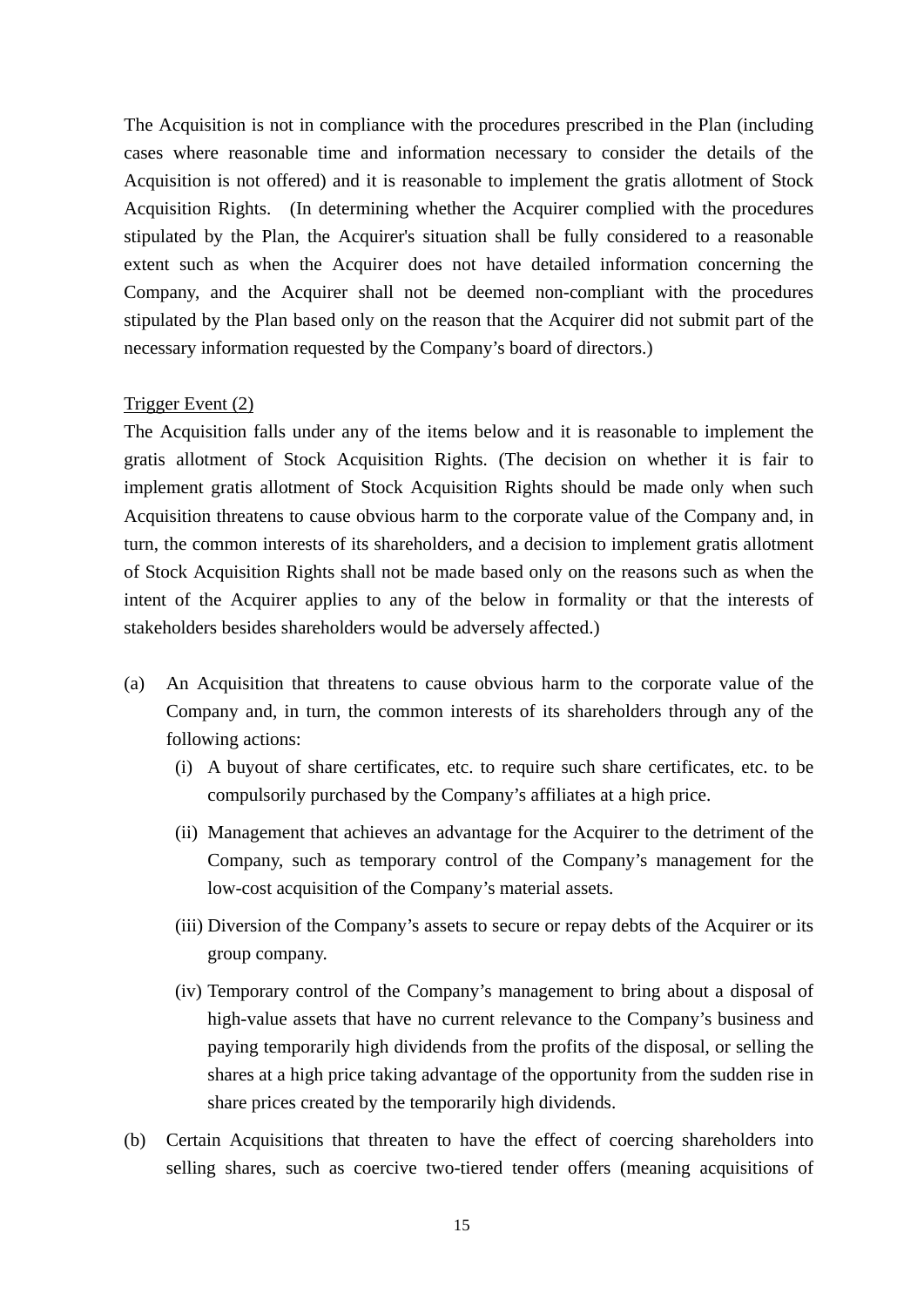shares, including tender offers, in which no offer is made to acquire all shares in the initial acquisition, and acquisition terms for the second stage are set that are unfavorable or unclear).

- (c) Acquisitions whose terms (including amount and type of consideration, the timeframe, the legality of the Acquisition method, the feasibility of the Acquisition being effected, and post-Acquisition policies dealing with the Company's other shareholders, employees, customers, business partners and any other stakeholders in the Company) are seriously inadequate or inappropriate in light of the corporate value of the Company and, in turn, the common interests of its shareholders.
- (d) Acquisitions that materially threaten to seriously oppose the corporate value of the Company and, in turn, the common interests of shareholders, by seriously destroying relationships with the Company's other shareholders, employees, customers, business partners and any other stakeholders in the Company, which are indispensable to generate the Company's corporate value.
- 3.3 Outline of the Gratis Allotment of Stock Acquisition Rights

An outline of the gratis allotment of Stock Acquisition Rights to be implemented under the Plan is described below.

#### (a) Number of Stock Acquisition Rights

The Company will implement a gratis allotment of Stock Acquisition Rights in the same number as the most recent total number of issued shares in the Company (excluding the number of shares in the Company held by the Company at that time) on a certain date (the "Allotment Date") that is separately determined in a resolution by the Company's board of directors or the general meeting of shareholders relating to the gratis allotment of Stock Acquisition Rights ("Gratis Allotment Resolution").

(b) Shareholders Eligible for Allotment

The Company will allot the Stock Acquisition Rights to those shareholders, other than the Company, who are recorded in the Company's register of shareholders on the Allotment Date, at a ratio of one Stock Acquisition Right for every one share in the Company held by each shareholder.

(c) Effective Date of Gratis Allotment of Stock Acquisition Rights

The effective date of the gratis allotment of Stock Acquisition Rights will be separately determined in the Gratis Allotment Resolution.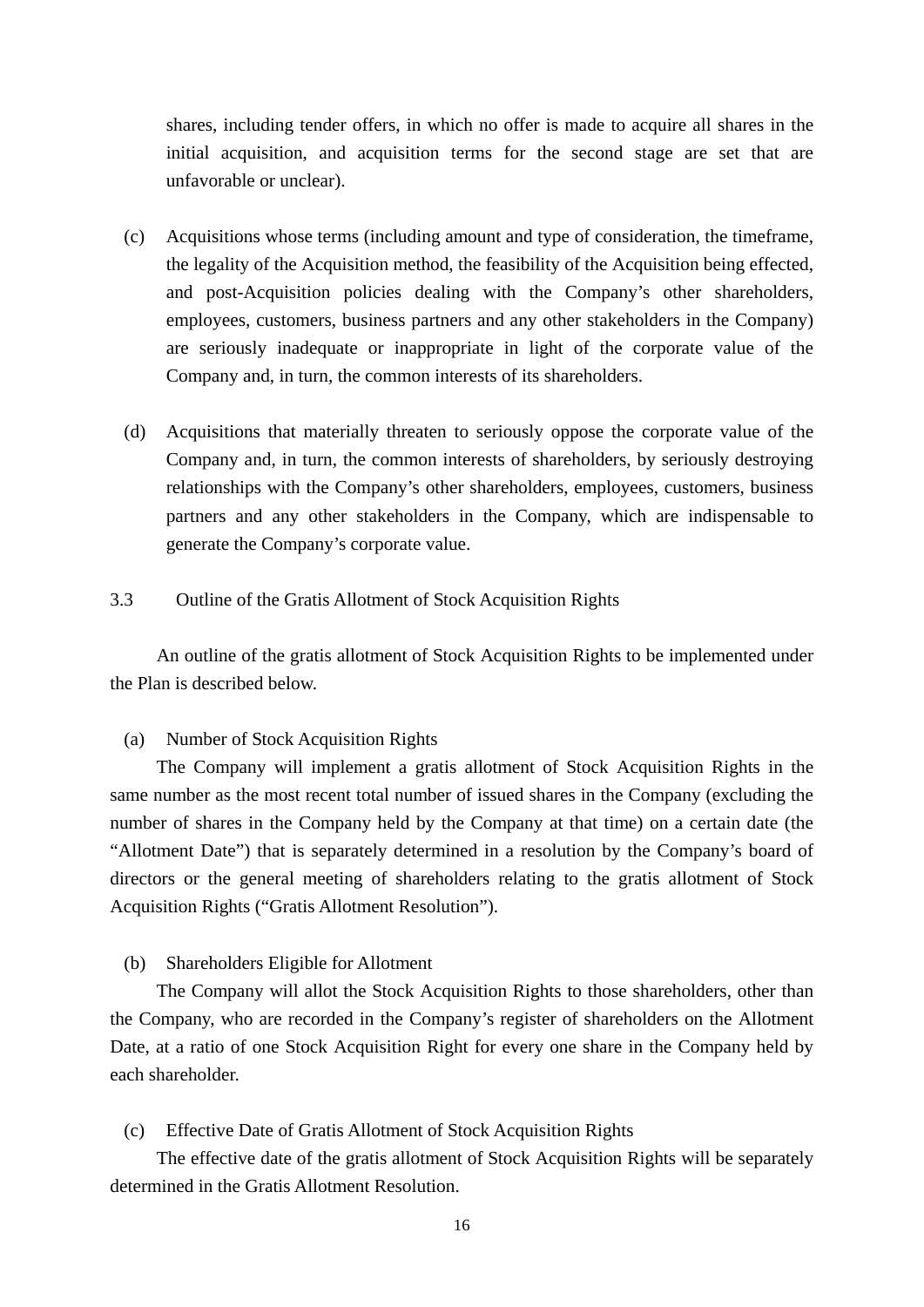(d) Number of Shares to be Acquired upon Exercise of the Stock Acquisition Rights

The number of shares in the Company to be acquired upon exercise of each Stock Acquisition Right (the "Applicable Number of Shares") will, in principle, be one share.

### (e) Amount of Contributions upon Exercise of Stock Acquisition Rights

Contributions upon exercise of the Stock Acquisition Rights are to be in cash, and the amount per share in the Company to be contributed upon exercise of the Stock Acquisition Rights will be an amount separately determined in the Gratis Allotment Resolution within the range of a minimum of one yen and a maximum of the amount equivalent to one-half of the fair market value of one share in the Company. "Fair market value" means an amount equivalent to the average closing price (including quotations) for regular transactions of the common stock of the Company on the TSE on each day during the 90 day period prior to the Gratis Allotment Resolution (excluding the days on which trades are not made), with any fraction less than one yen after such calculation to be rounded up to the nearest whole yen.

(f) Exercise Period of the Stock Acquisition Rights

The commencement date will be a date separately determined in the Gratis Allotment Resolution (this commencement date of the exercise period will be referred to as the "Exercise Period Commencement Date"), and the period will, in principle, be a period from one month to six months long as separately determined in the Gratis Allotment Resolution.

## (g) Conditions for Exercise of Stock Acquisition Rights

-

Except where any exceptional event<sup>[12](#page-16-0)</sup> occurs, the following parties may not exercise the Stock Acquisition Rights (the parties falling under (I) through (VI) below will collectively be referred to as "Non-Qualified Parties"):

<span id="page-16-0"></span><sup>&</sup>lt;sup>12</sup> Specifically, the Company intends to set out that an "exeptional event" means when  $(x)$  an Acquirer cancels or revokes an Acquisition, or promises that it will not conduct any subsequent Acquisition, after the Gratis Allotment Resolution and the Acquirer or other Non-Qualified Parties dispose of their shares in the Company through a securities firm appointed and authorized by the Company to do so and (y) the Acquirer's shareholding ratio determined by the Company's board of directors (when calculating the shareholding ratio, Non-Qualified Parties other than the Acquirer and its Joint Holders are deemed to be Acquirer's Joint Holders, and Stock Acquisition Rights held by Non-Qualified Parties, the conditions of which have not been satisfied, are excluded) (the "Non-Qualified Parties' Shareholding Ratio") falls below the lower of (i) the Non-Qualified Parties' Shareholding Ratio before the Acquisition or (ii) 20%, the Acquirer or other Non-Qualified Parties making the disposal may exercise Stock Acquisition Rights to the extent that the number of shares to be issued or delivered upon exercise of the Stock Acquisition Rights is up to the number of shares disposed of and to the extent of the ratio under either (i) or (ii) above. Detailed conditions and procedures for exercise of Stock Acquisition Rights by Non-Qualified Parties will be determined separately by the Company's board of directors.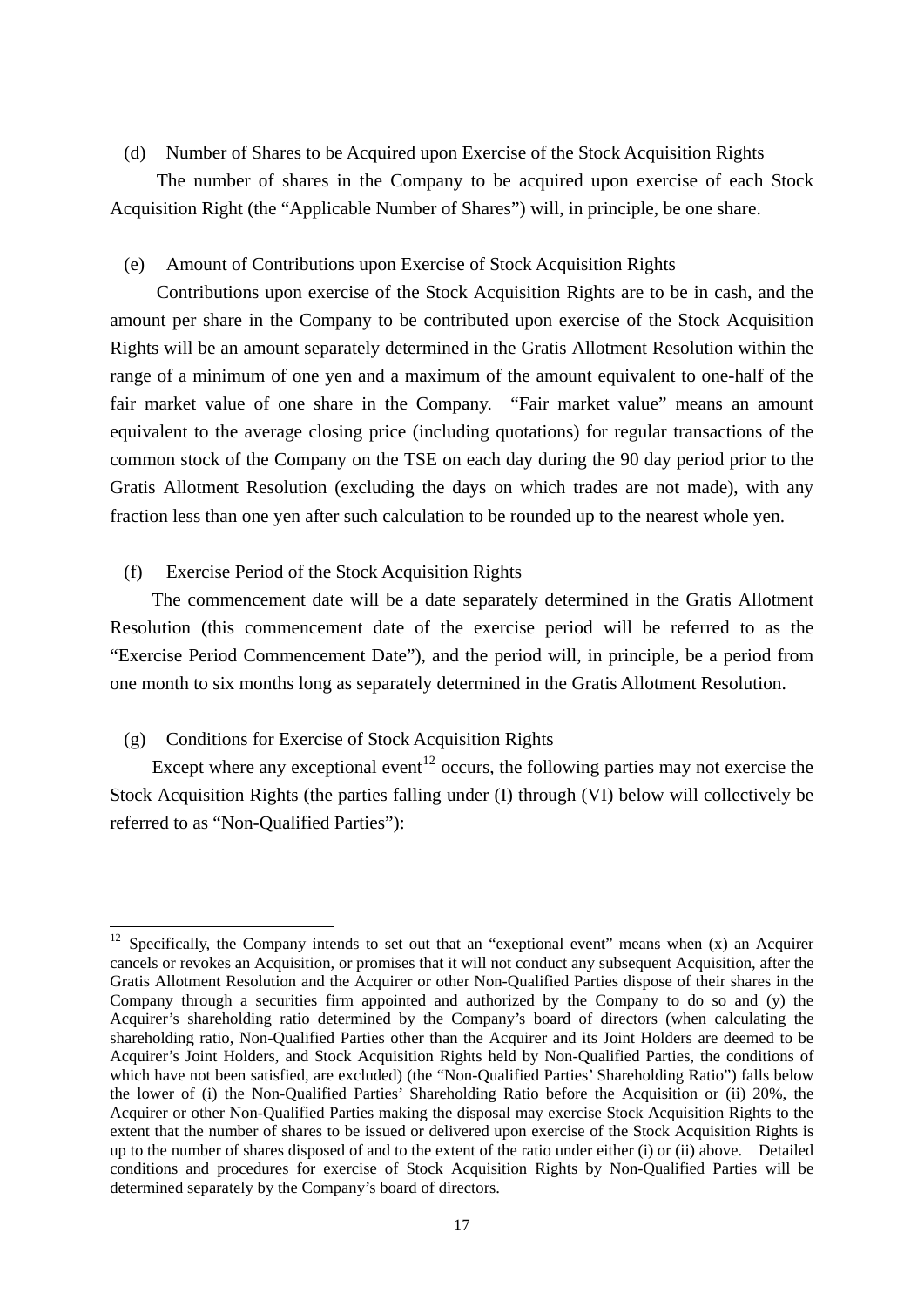- (I) Specified Large Holders;  $^{13}$  $^{13}$  $^{13}$
- (II) Joint Holders of Specified Large Holders;
- (III) Specified Large Purchasers:  $14$

-

- (IV) Persons having a Special Relationship with Specified Large Purchasers;
- (V) Any transferee of, or successor to, the Stock Acquisition Rights of any party falling under (I) through (IV) without the approval of the Company's board of directors; or
- (VI) Any Affiliated Party<sup>[15](#page-17-2)</sup> of any party falling under (I) through (V).

Further, nonresidents of Japan who are required to follow certain procedures under applicable foreign laws and ordinances to exercise the Stock Acquisition Rights may not as a general rule exercise the Stock Acquisition Rights (provided, however, that the Stock Acquisition Rights held by nonresidents will be subject to acquisition by the Company in exchange for shares in the Company, subject to compliance with applicable laws and ordinances). In addition, anyone who fails to submit a written undertaking, in the form prescribed by the Company and including representations and warranties regarding matters such as the fact that he or she satisfies the exercise conditions of the Stock Acquisition Rights,

<span id="page-17-0"></span><sup>&</sup>lt;sup>13</sup> "Specified Large Holder" means, in principle, a party who is a holder of share certificates, etc., issued by the Company and whose holding ratio of share certificates, etc. in respect of such share certificates, etc. is at least 20% (including any party who is deemed to fall under the above by the Company's board of directors); provided, however, that a party that the Company's board of directors recognizes as a party whose acquisition or holding of share certificates, etc., of the Company is not contrary to the Company's corporate value or the common interests of shareholders or a certain other party that the Company's board of directors determines separately in the Gratis Allotment Resolution is not a Specified Large Holder. The same is applied throughout this document.

<span id="page-17-1"></span><sup>&</sup>lt;sup>14</sup> "Specified Large Purchaser" means, in principle, a person who makes a public announcement of purchase, etc., (as defined in Article 27-2(1) of the Financial Instruments and Exchange Law; the same is applied throughout this Note 14) of share certificates, etc., (as defined in Article 27-2(1) of the Financial Instruments and Exchange Law; the same is applied throughout this Note 14) issued by the Company through a tender offer and whose ratio of ownership of share certificates, etc., in respect of such share certificates, etc., owned by such person after such purchase, etc., (including similar ownership as prescribed in Article 7(1) of the Order of the Enforcement of the Financial Instruments and Exchange Law) is at least 20% when combined with the ratio of ownership of share certificates, etc., of a person having a special relationship (including any party who is deemed to fall under the above by the Company's board of directors); provided, however, that a party that the Company's board of directors recognizes as a party whose acquisition or holding of share certificates, etc., of the Company is not contrary to the Company's corporate value or the common interests of shareholders or a certain other party that the Company's board of directors determines in the Gratis Allotment Resolution is not a Specified Large Purchaser. The same is applied throughout this document.

<span id="page-17-2"></span>An "Affiliated Party" of a given party means a party who substantially controls, is controlled by, or is under common control with such given party (including any party who is deemed to fall under the above by the Company's board of directors), or a party deemed by the Company's board of directors to act in concert with such given party. "Control" means to "control the determination of the financial and business policies" (as defined in Article 3(3) of the Enforcement Regulations of the Corporation Law) of other corporations or entities.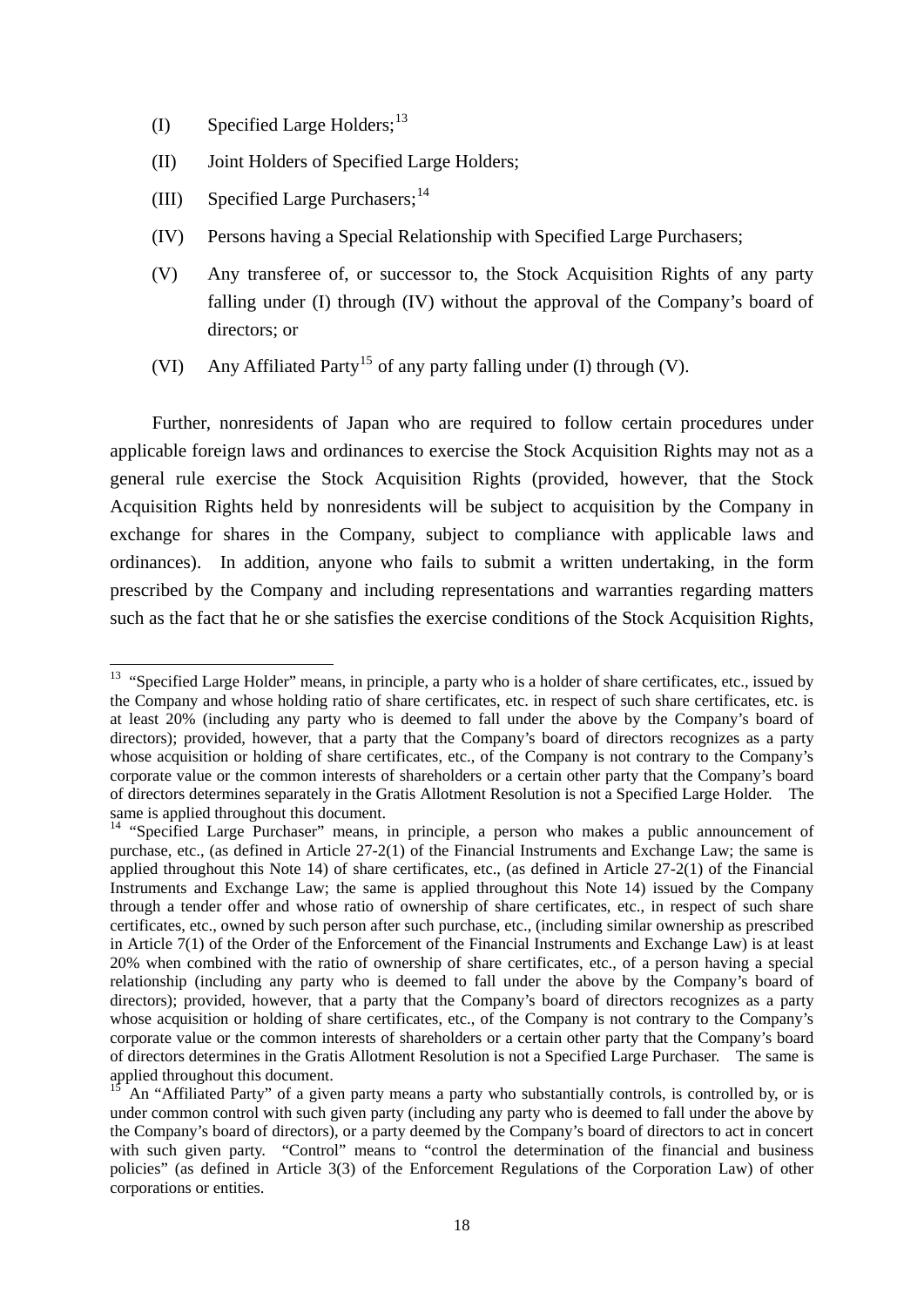indemnity clauses and other covenants, may not exercise the Stock Acquisition Rights.

## (h) Assignment of Stock Acquisition Rights

Any acquisition of the Stock Acquisition Rights by assignment requires the approval of the Company's board of directors.

(i) Acquisition of Stock Acquisition Rights by the Company

- (i) At any time on or before the date immediately prior to the Exercise Period Commencement Date, if the Company's board of directors deems that it is appropriate for the Company to acquire the Stock Acquisition Rights, the Company may, on a date separately determined by the Company's board of directors, acquire all of the Stock Acquisition Rights for no consideration.
- (ii) On a date separately determined by the Company's board of directors, the Company may acquire all of the Stock Acquisition Rights that have not been exercised on or before the day immediately prior to such date determined by the Company's board of directors, that are held by parties other than Non-Qualified Parties (if any) and, in exchange, deliver shares in the Company in the number equivalent to the Applicable Number of Shares for every one Stock Acquisition Right.

 Further, if, on or after the date upon which the acquisition takes place, the Company's board of directors recognizes the existence of any party holding Stock Acquisition Rights other than Non-Qualified Parties, the Company may, on a date determined by the Company's board of directors that falls after the date upon which the acquisition described above takes place, acquire all of the Stock Acquisition Rights held by that party that have not been exercised on or before the day immediately prior to such date determined by the Company's board of directors (if any) and, in exchange, deliver shares in the Company in the number equivalent to the Applicable Number of Shares for every one Stock Acquisition Right. The same will apply thereafter.

(j) Delivery of Stock Acquisition Rights in Case of Merger, Absorption-type Demerger (*kyushu bunkatsu*), Incorporation-type Demerger (*shinsetsu bunkatsu*), Share Exchange (*kabushiki koukan*), and Share Transfer (*kabushiki iten*)

These matters will be separately determined in the Gratis Allotment Resolution.

(k) Issuance of Certificates Representing the Stock Acquisition Rights Certificates representing the Stock Acquisition Rights will not be issued.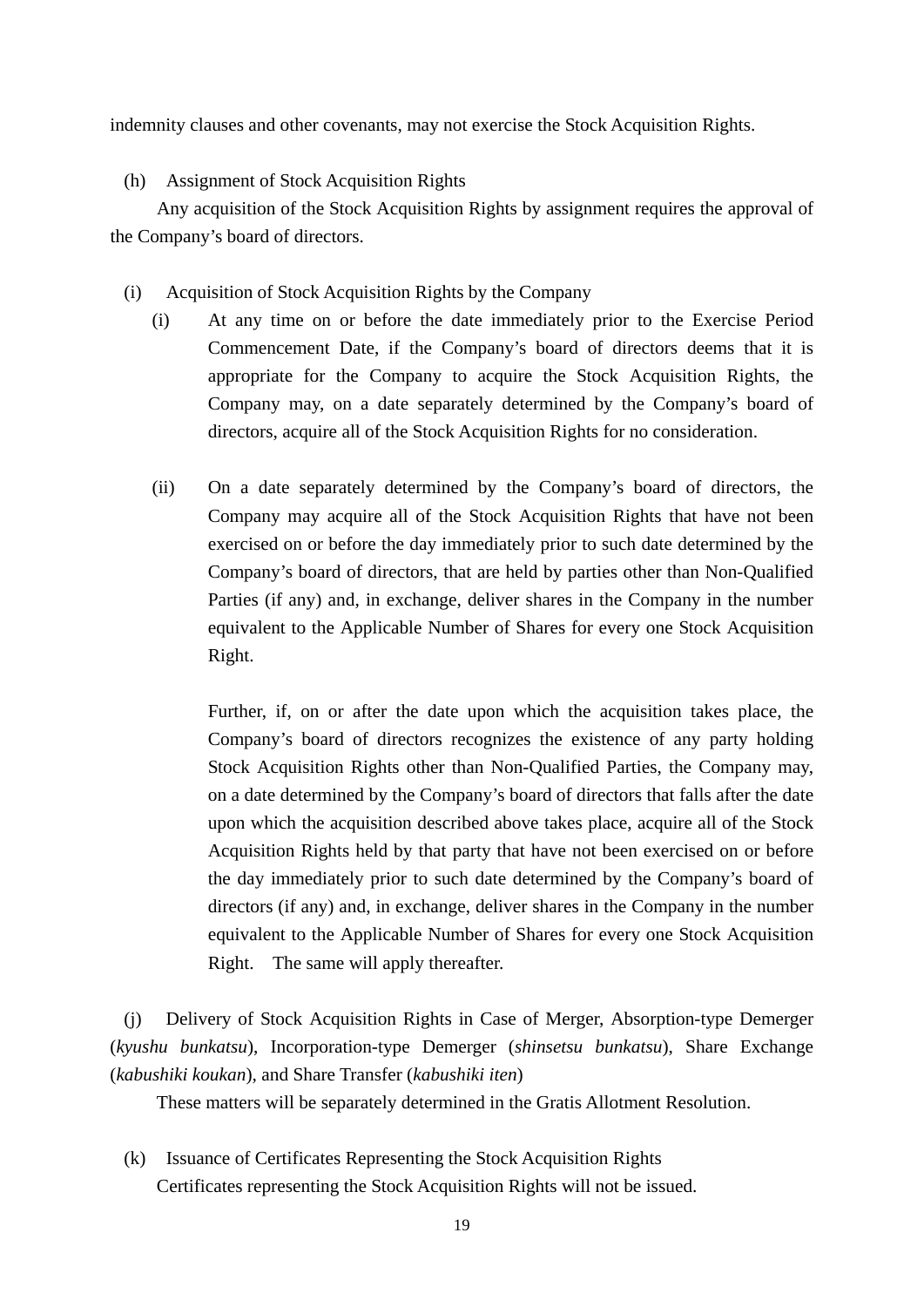#### (l) Other

In addition, the details of the Stock Acquisition Rights will be separately determined in the Gratis Allotment Resolution.

### 3.4 Procedures for the Renewal

In accordance with Article 9 of the Articles of Incorporation of the Company, the Company will implement the Renewal of the Plan subject to shareholder approval at the Ordinary General Shareholders Meeting to assign to the Company's board of directors the authority to decide matters relating to the gratis allotment of Stock Acquisition Rights under the conditions set out in the Plan.

## 3.5 Effective Period, Abolition and Amendment of the Plan

The effective period of the Plan (the "Effective Period") is until the conclusion of the ordinary general meeting of shareholders relating to the last fiscal year ending within one year of the conclusion of the Ordinary General Shareholders Meeting.

However, if, before the expiration of the Effective Period, (i) a resolution is passed at the Company's shareholders meeting to revoke its resolution to assign to the Company's board of directors the authority relating to gratis allotment of Stock Acquisition Rights with respect to the Plan or (ii) the Company's board of directors passes a resolution to abolish the Plan, the Plan will be abolished at that time.

Further, the Company's board of directors may revise or amend the Plan even during the Effective Period, if such revision or amendment is not against the purpose of an assignment by a resolution of the Ordinary General Shareholders Meeting such as cases where any law, ordinance, or regulation or rule of a financial instruments exchange or the like concerning the Plan is enacted, amended or abolished and it is appropriate to reflect such enactment, amendment or abolition, cases where it is appropriate to revise the wording for reasons such as typographical errors and omissions, or cases where such revision or amendment is not detrimental to the Company's shareholders, and subject to the approval of the Special Committee.

If the Plan is abolished, modified or amended, the Company will promptly disclose the fact that such abolition, modification or amendment has taken place, and (in the event of a modification or amendment) the details of the modification, amendment and any other matters.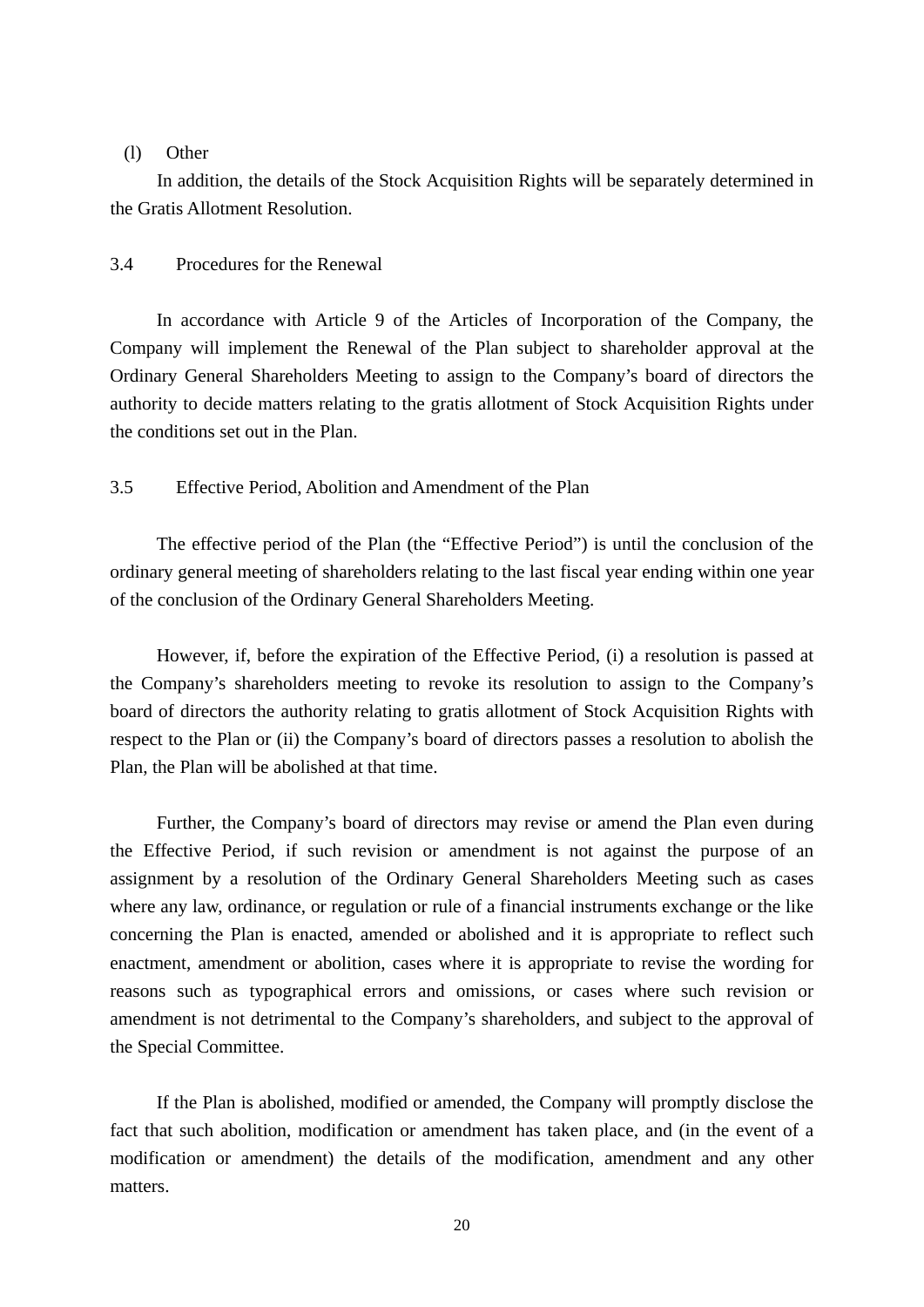#### 3.6 Revision Due to Amendment to Laws and Ordinances

The provisions of laws and ordinances referred to under the Plan are subject to the prevailing provisions as of May 18, 2012. If it becomes necessary after such date to amend the terms and conditions or definitions of terms set out in the paragraphs above due to the enactment, amendment or abolishment of laws and ordinances, the terms and conditions or definitions of terms set out in the paragraphs above will be read accordingly as required to a reasonable extent, taking into consideration the purposes of such enactment, amendment or abolishment.

#### **4. Impact on Shareholders and Investors**

### 4.1 Impact on Shareholders and Investors Upon the Renewal

Upon the Renewal, the Plan will have no direct and material impact on shareholders and investors. This is because upon the Renewal, only the assignment of authority to the Company's board of directors to decide matters relating to the gratis allotment of Stock Acquisition Rights will take place and no actual gratis allotment of Stock Acquisition Rights will be implemented.

# 4.2 Impact on Shareholders and Investors at the Time of the Gratis Allotment of Stock Acquisition Rights

#### (a) Procedures for Shareholders upon Gratis Allotment of Stock Acquisition Rights

If the Company's board of directors or general meeting of shareholders passes a resolution for a gratis allotment of Stock Acquisition Rights, the Company's board of directors or general meeting of shareholders will also decide the Allotment Date in the same resolution and the Company will give public notice of this Allotment Date. In this case, the Company will make a gratis allotment of Stock Acquisition Rights to the shareholders who are recorded in the Company's register of shareholders as of the Allotment Date (the "Entitled Shareholders") for one Stock Acquisition Right per share in the Company held by the Entitled Shareholders. All Entitled Shareholders will become Stock Acquisition Right holders as a matter of course on the effective date of the gratis allotment of Stock Acquisition Rights, and no further procedures, such as applying for such gratis allotment, will be necessary.

In addition, even after the Company's board of directors passes a resolution for gratis allotment of Stock Acquisition Rights, the Company may, by respecting any recommendation of the Special Committee described above at section (e)(i) of 3.1, 'Procedures for Triggering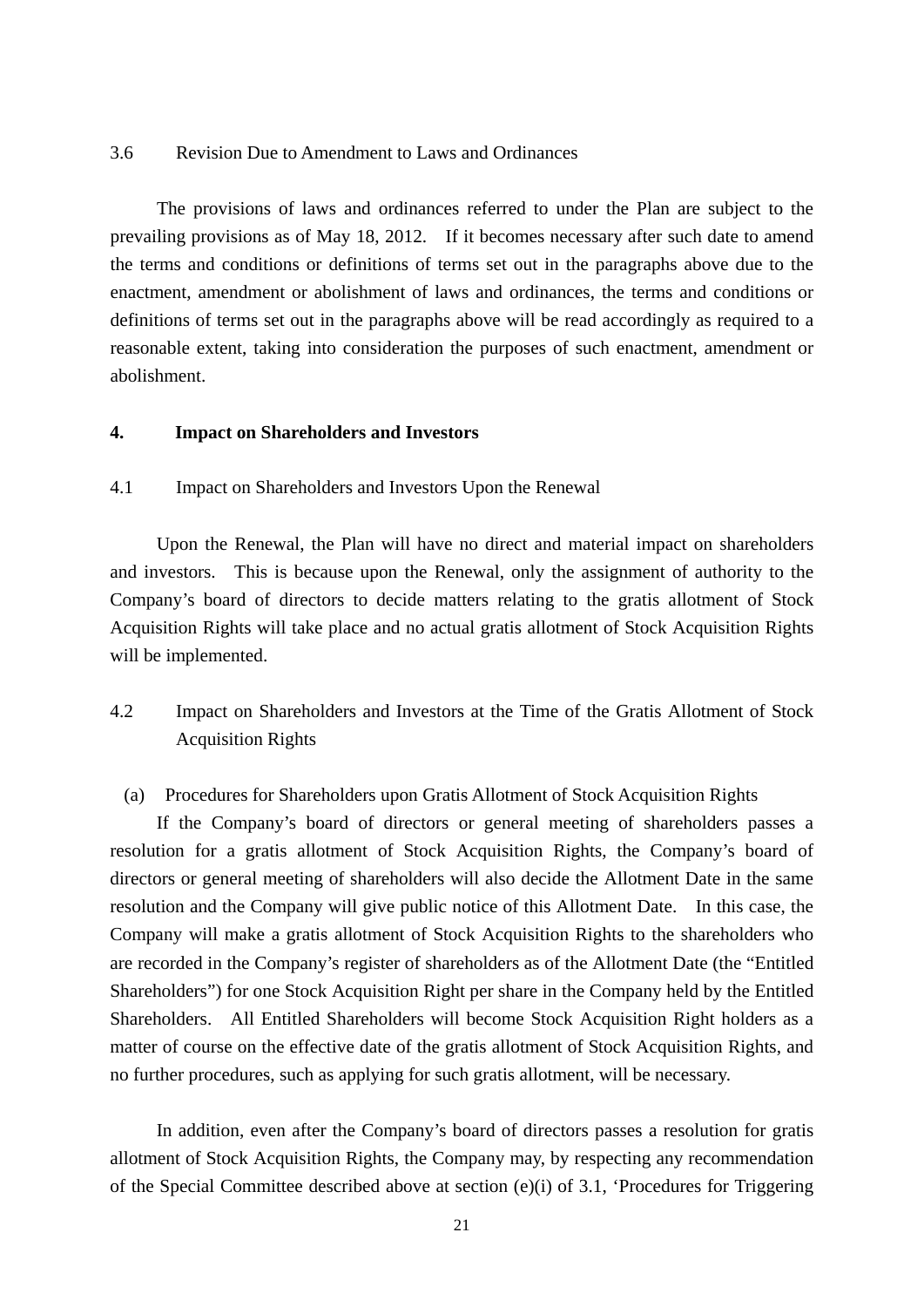the Plan,' to the maximum extent, (i) (on or before the second business day prior to the ex-rights date with respect to the gratis allotment of Stock Acquisition Rights), cancel the gratis allotment of Stock Acquisition Rights, or (ii) (from the effective date of the gratis allotment of Stock Acquisition Rights and until the day immediately prior to the Exercise Period Commencement Date) acquire the Stock Acquisition Rights for no consideration. In such cases, no dilution of the value per share in the Company held by the shareholders will result, and it is likely that any investors who have sold or bought the shares in the Company expecting to see such a dilution will be commensurately adversely affected as a result of a fluctuation in the share price.

#### (b) Procedures for Exercising Stock Acquisition Rights

The Company will deliver, as a general rule, a document necessary to be submitted for the exercise of the Stock Acquisition Rights (in the form prescribed by the Company and including necessary matters such as the terms and number of the Stock Acquisition Rights for exercise and the exercise date for the Stock Acquisition Rights, as well as representations and warranties regarding matters such as the fact that the shareholders themselves satisfy the exercise conditions of the Stock Acquisition Rights, indemnity clauses and other covenants, and information necessary to allocate shares of the Company to the account of the Entitled Shareholders) and other documents necessary for the exercise of the Stock Acquisition Rights to the Entitled Shareholders. After the gratis allotment of Stock Acquisition Rights, the shareholders will be issued, as a general rule, one share in the Company per Stock Acquisition Right upon submitting these necessary documents during the exercise period of Stock Acquisition Rights and by paying in the prescribed manner an amount equivalent to the exercise price determined in the Gratis Allotment Resolution, which will be an amount within the range of a minimum of one yen and a maximum of one-half of the fair market value of one share in the Company per Stock Acquisition Right, as a general rule. The Non-Qualified Parties intending to exercise Stock Acquisition Rights must follow the Company's separate determination in accordance with (g) of 3.3, 'Outline of the Gratis Allotment of Stock Acquisition Rights.'

If the Company's shareholders do not exercise their Stock Acquisition Rights or pay the amount equivalent to the exercise price, the shares they hold in the Company will be diluted by the exercise of Stock Acquisition Rights by other shareholders.

However, it is also possible for the Company to acquire the Stock Acquisition Rights of all shareholders other than Non-Qualified Parties and, in exchange, deliver shares in the Company, in accordance with the procedures set out in (c) below. If the Company carries out such an acquisition procedure, all shareholders other than Non-Qualified Parties will come to receive shares in the Company without exercising their Stock Acquisition Rights or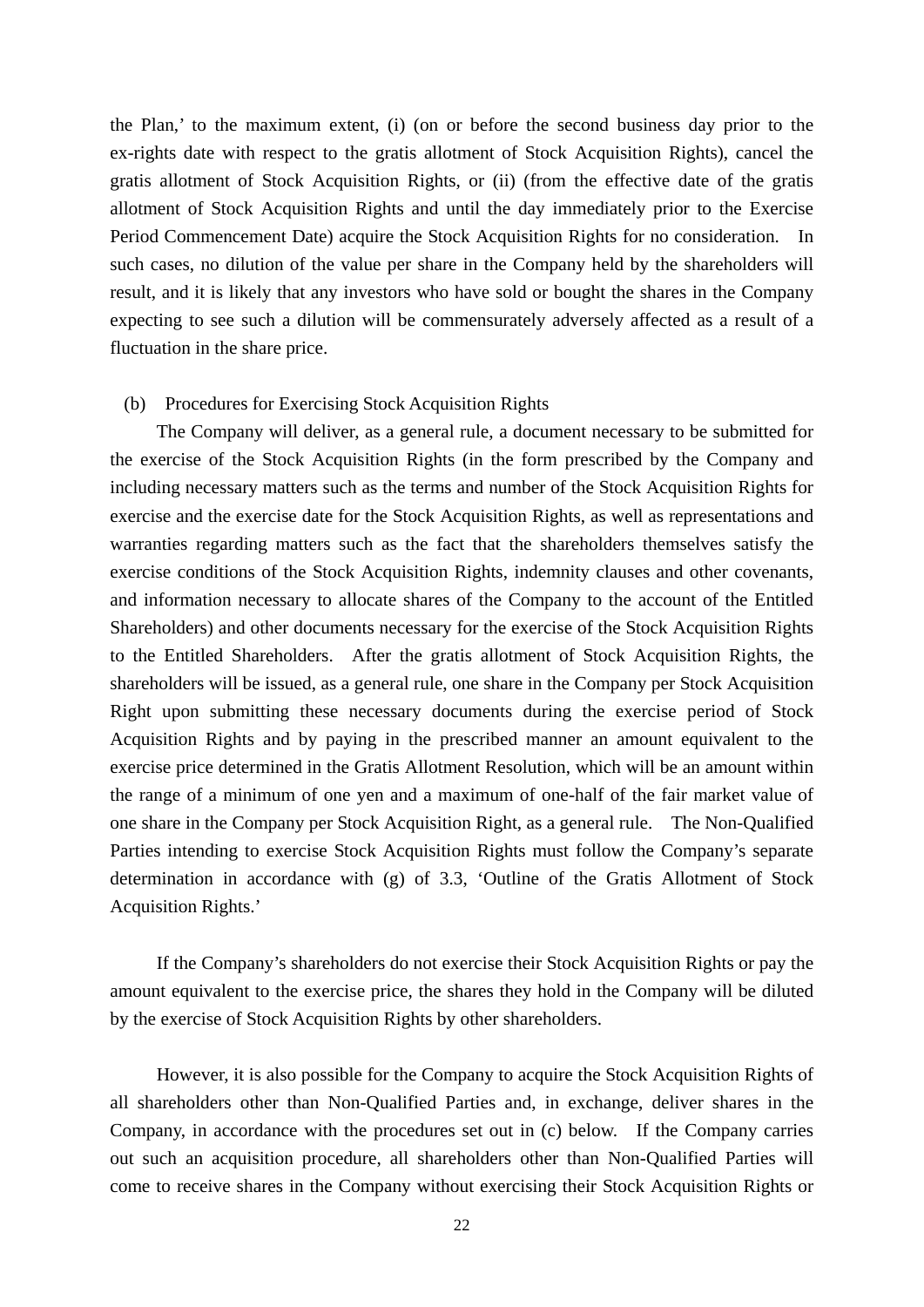paying an amount equivalent to the exercise price and, in principle, there will be no subsequent dilution of the shares in the Company they hold.

#### (c) Procedures for the Acquisition of Stock Acquisition Rights by the Company

The Company will acquire the Stock Acquisition Rights in accordance with the statutory procedures from the shareholders other than Non-Qualified Parties, on the date separately determined by the Company's board of directors and, in exchange, deliver shares in the Company if the Company's board of directors determines to do so. In this case, the shareholders concerned will, in principle, come to receive one share in the Company for every one Stock Acquisition Right as consideration for the acquisition by the Company of those Stock Acquisition Rights, without paying an amount equivalent to the exercise price. However, in such case, the shareholders concerned will be separately requested to provide information necessary to allocate shares of the Company to the account of the Entitled Shareholders and to submit, in the form prescribed by the Company, a written undertaking including representations and warranties regarding matters such as the fact that they are not Non-Qualified Parties, indemnity clauses and other covenants.

If the Gratis Allotment Resolution provides for the matters relating to acquisition of the Stock Acquisition Rights from the Non-Qualified Parties or other acquisition, the Company may take procedures in accordance with the provisions of the Gratis Allotment Resolution. The Company, however, shall not acquire Stock Acquisition Rights held by Non-qualified Parties for cash consideration.

In addition, the Company will disclose information to or notify all of its shareholders with respect to the details of the allotment method, exercise method and method for acquisition by the Company after they are determined in the Gratis Allotment Resolution, so we request that shareholders check these details at that time.

### **IV. Rationale of the Plan**

# **1. Ensuring and Enhancement of the Company's Corporate Value and the Common Interests of Shareholders**

The purpose of the Plan under the Basic Policy is to maintain the corporate value of the Company and, in turn, the common interests of its shareholders by ensuring the necessary time and information for the shareholders to decide whether or not to accept the Acquisition of the Company's shares and for the board of directors to present an alternative proposal to the shareholders, and by enabling the board of directors to negotiate with the Acquirer for the benefit of the shareholders when the Acquisition is effected.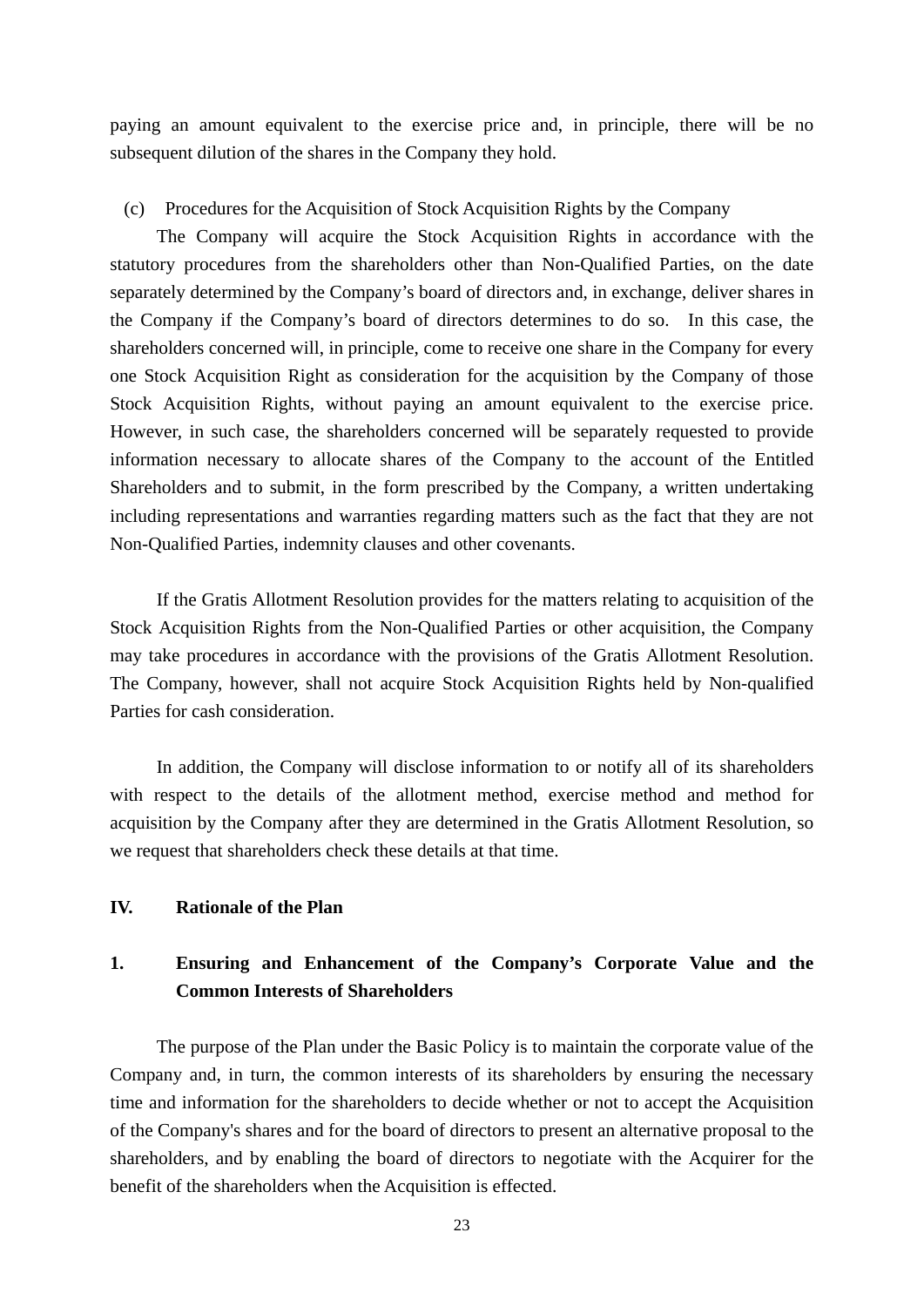#### **2. Satisfying the Requirements of the Guidelines for Takeover Defense Measures**

The Plan fully satisfies the three principles set out in the Guidelines Regarding Takeover Defense for the Purposes of Ensuring and Enhancing Corporate Value and Shareholders' Common Interests released by the Ministry of Economy, Trade and Industry and the Ministry of Justice on May 27, 2005. These principles are namely:

- ensuring and enhancing the corporate value and shareholders' common interests;
- prior disclosure and respecting shareholder intent; and
- ensuring necessity and appropriateness.

Furthermore, the above principles reflect the essence of "Takeover Defense Measures in Light of Recent Environmental Changes" publicized on June 30, 2008 by the Corporate Value Study Group established by the Ministry of Economy, Trade and Industry.

#### **3. Placing High Value on the Intent of Shareholders**

The Renewal will be implemented on the condition that the Ordinary General Shareholders Meeting passes a resolution to assign to the Company's board of directors the authority to decide matters relating to the Plan.

The Company's board of directors may, under certain circumstances, confirm the intent of the Company's shareholders at the Shareholders Meeting regarding the need to trigger the Plan.

Further, the Plan is subject to a so-called sunset clause setting the Effective Period of approximately one year and if, even before the expiration of the Effective Period of the Plan, the Shareholders Meeting passes a resolution to revoke its resolution to assign the authority set out above, the Plan will be abolished at that time. In this regard, the life of the Plan depends on the intent of the Company's shareholders.

# **4. Emphasis on the Decisions of Independent Parties Such As Outside Directors and Obtaining the Advice of Third-Party Experts**

The Company must obtain a recommendation from the Special Committee, composed of members who are independent such as outside directors, when making decisions for triggering the Plan.

Further, the Special Committee may obtain advice from independent third-party experts at the Company's expense, which is a mechanism to even further ensure the objectivity and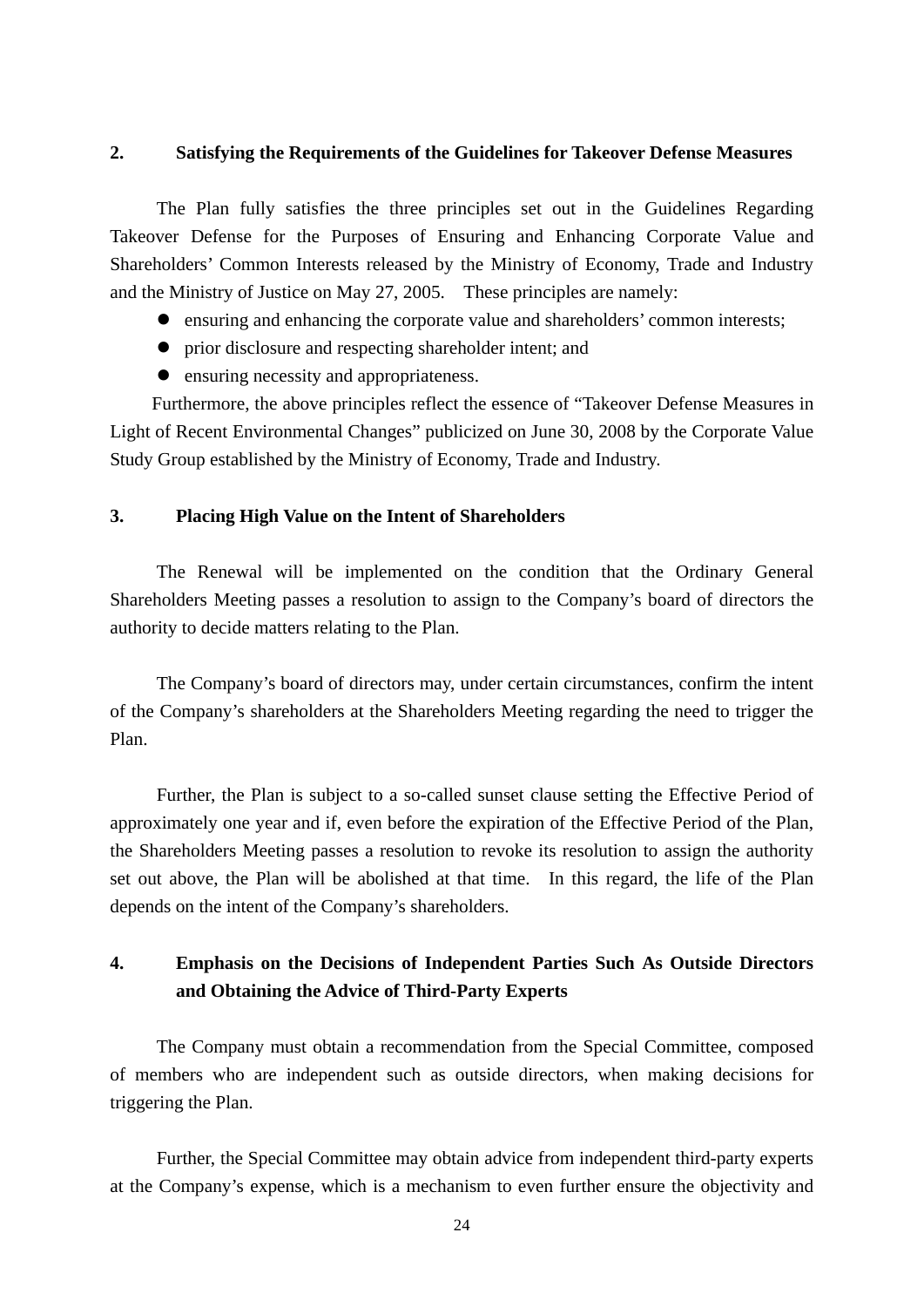fairness of the decisions made by the Special Committee.

#### **5. Establishment of Reasonable, Objective Requirements**

As set out above at section (e) of III.3.1, 'Procedures for Triggering the Plan,' and section III.3.2, 'Requirements for the Gratis Allotment of Stock Acquisition Rights,' the Plan is established so that it will not be triggered unless reasonable and objective requirements have been satisfied, and a structure to eliminate arbitrary triggering by the Company's board of directors is ensured.

#### **6. No Dead-Hand or Slow-Hand Takeover Defense Measures**

The Plan may be abolished by a meeting of the board of directors composed of directors who are elected at the Company's general shareholders' meeting in accordance with nomination by a person who acquires a large number of share certificates, etc. Therefore, the Plan is not a dead-hand takeover defense measure (a takeover defense measure in which even if a majority of the members of the board of directors are replaced, the triggering of the measure cannot be stopped). Also, as the Company has not adopted a system of staggered terms of office for the board of directors, the Plan is not a slow-hand takeover defense measure either (a takeover defense measure in which the triggering takes more time to stop due to the fact that all members of the board of directors cannot be replaced at once).

--- End of Document ---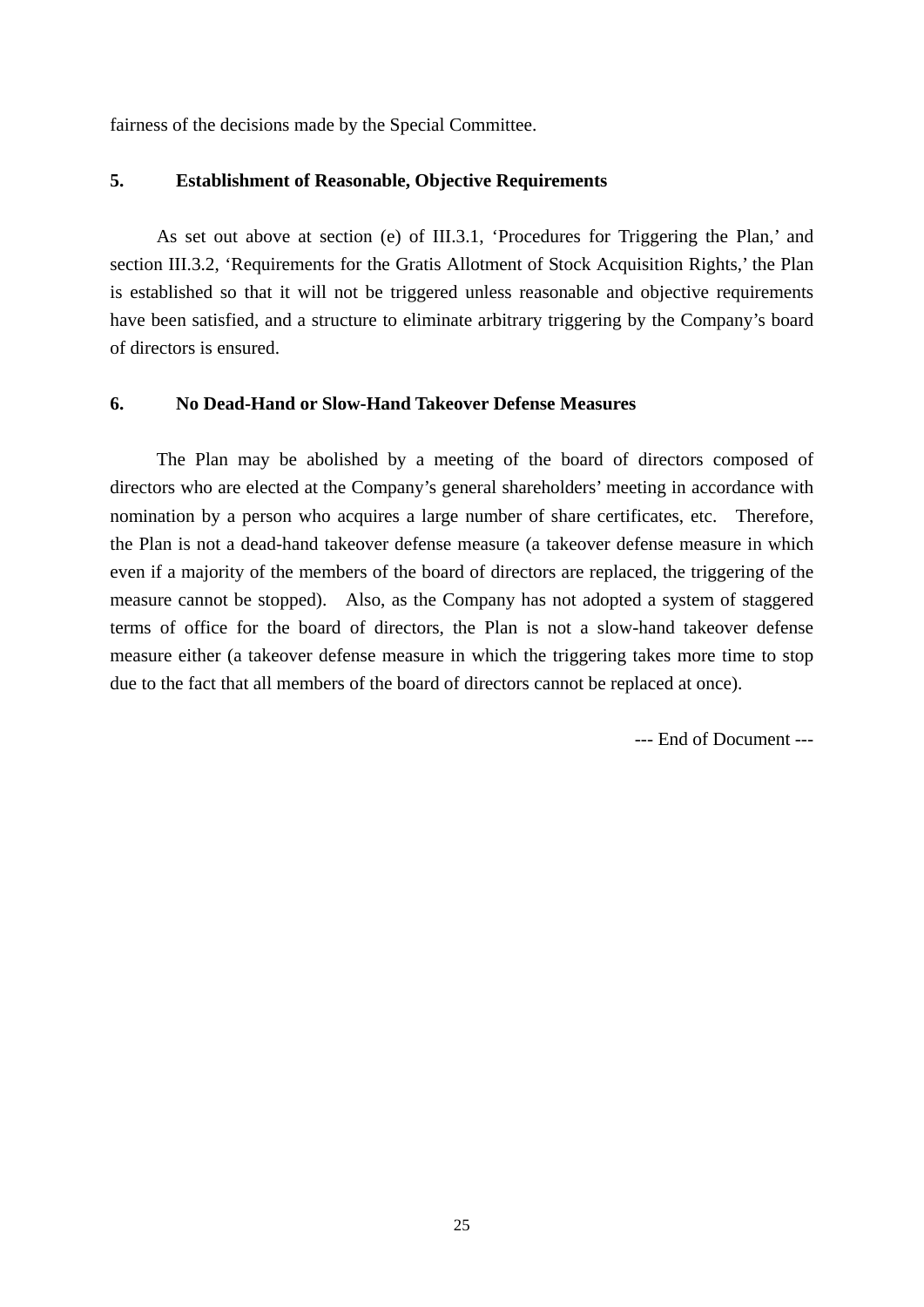## **Major Shareholders**

#### Major shareholders of the Company as of March 31, 2012 are as follows:

| Name of Shareholders                                                                                                                                                                                                                                                                        | Numbers of<br>shares held | Holding Ratio (%) |
|---------------------------------------------------------------------------------------------------------------------------------------------------------------------------------------------------------------------------------------------------------------------------------------------|---------------------------|-------------------|
| Nippon Life Insurance Company                                                                                                                                                                                                                                                               | 13,286,618                | 4.98%             |
| The Bank of Tokyo-Mitsubishi UFJ, Ltd.                                                                                                                                                                                                                                                      | 13,286,586                | 4.98%             |
| The Master Trust Bank of Japan, Ltd. (trust account)                                                                                                                                                                                                                                        | 10,071,500                | 3.77%             |
| Japan Trustee Services Bank, Ltd. (Olympus shares<br>Sumitomo<br>Mitsui<br><b>Banking</b><br>Corporation's<br>in<br>retirement benefit trust account are entrusted to The<br>Sumitomo Trust & Banking Co., Ltd., which<br>consigns their management to Japan Trustee Service<br>Bank, Ltd.) | 9,004,000                 | 3.37%             |
| Japan Trustee Services Bank, Ltd. (trust account)                                                                                                                                                                                                                                           | 8,448,100                 | 3.17%             |
| Sumitomo Mitsui Banking Corporation                                                                                                                                                                                                                                                         | 8,350,648                 | 3.13%             |
| Morgan Stanley Private Bank, National Association<br>PB Client Custody                                                                                                                                                                                                                      | 6,941,900                 | 2.60%             |
| Terumo Corporation                                                                                                                                                                                                                                                                          | 5,581,000                 | 2.09%             |
| State Street Bank and Trust Company 505223                                                                                                                                                                                                                                                  | 4,966,442                 | 1.86%             |
| The Hachijuni Bank, Ltd.                                                                                                                                                                                                                                                                    | 4,136,559                 | 1.55%             |

(Notes)

- 1. The Company holds 4,421,878 shares in treasury which is not included in the above list of Major Shareholders.
- 2. The holding ratio is computed by excluding treasury shares (4,421,878 shares).
- 3. The Sumitomo Trust & Banking Co., Ltd. merged with The Chuo Mitsui Trust and Banking Company, Limited and Chuo Mitsui Asset Trust and Banking Company, Limited effective April 1, 2012 and changed its name to Sumitomo Mitsui Trust Bank, Limited.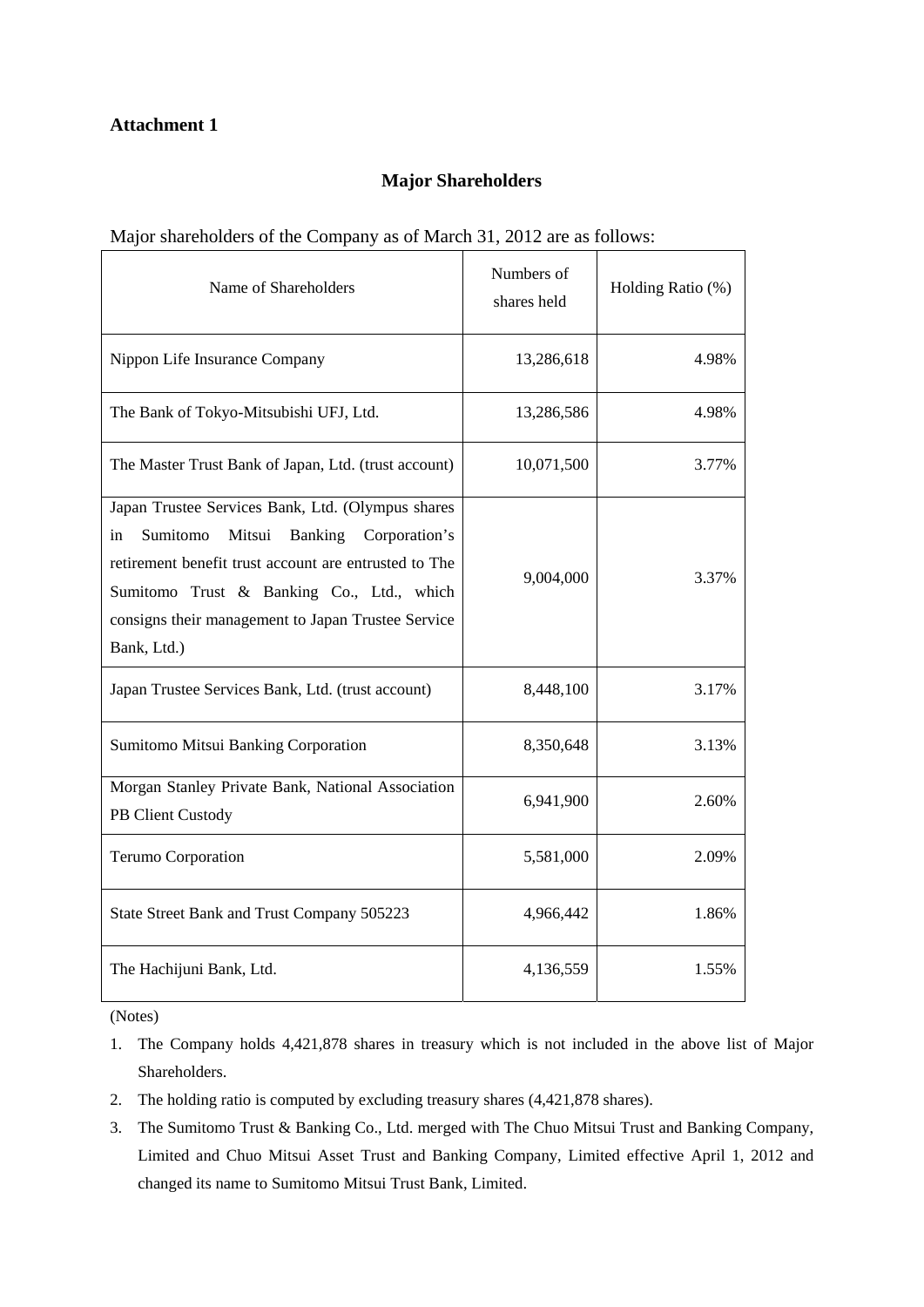#### **Flow of Procedures for the Plan**



(Note) The purpose of this flow chart is to facilitate the understanding of the basic flow of procedures for the Plan.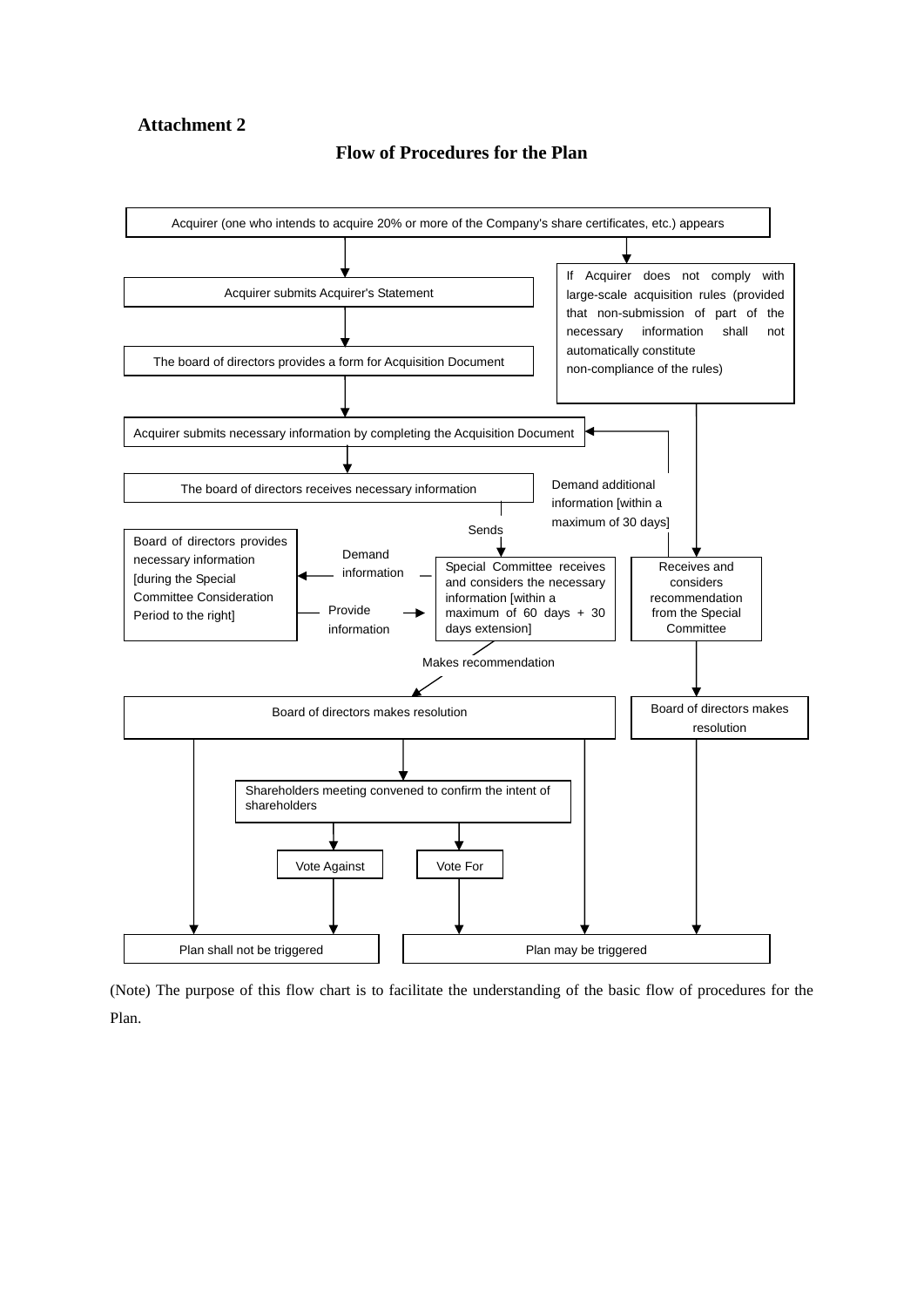## **Outline of the Rules of the Special Committee**

- ・ The Special Committee will be established by resolution of the Company's board of directors.
- There will be no less than 3 members of the Special Committee, and the Company's board of directors shall elect the members from (i) outside directors of the Company, (ii) outside corporate auditors of the Company and (iii) other outside experts, who are independent from the management that executes the business of the Company. However, such outside experts must be experienced corporate managers, parties with knowledge of the investment banking industry, lawyers, certified public accountants, researchers whose research focuses on the Corporation Law or corporate management, or parties of similar qualifications, and must have executed with the Company an agreement separately specified by the Company's board of directors that includes a provision obligating them to exercise the duty of care of a good manager or similar provision.
- Unless otherwise determined in a resolution by the Company's board of directors, the term of office of members of the Special Committee will be until the conclusion of the ordinary general meeting of shareholders relating to the last fiscal year ending within one year of their appointment. However, the term of office of any member of the Special Committee who is an outside director or outside corporate auditor will end at the same time that they cease to be a director or corporate auditor (except in the case of their re-appointment).
- The Special Committee will decide on the matters listed below and make recommendations to the Company's board of directors including the details of and reasons for the decisions. Respecting such recommendations of the Special Committee to the maximum extent, the Company's board of directors shall make resolutions as an organization under the Corporation Law (provided, however, that if the Shareholders Meeting otherwise passes a resolution for the implementation of the gratis allotment of Stock Acquisition Rights as set out in (a) below, in accordance with such resolution). Each member of the Special Committee and each director of the Company must make such decisions solely with a view to whether or not the corporate value of the Company and, in turn, the common interests of its shareholders will be enhanced, and they must not serve their own interests or those of the management of the Company.
	- (a) The implementation or non-implementation of the gratis allotment of Stock Acquisition Rights.
	- (b) The cancellation of the gratis allotment of Stock Acquisition Rights or the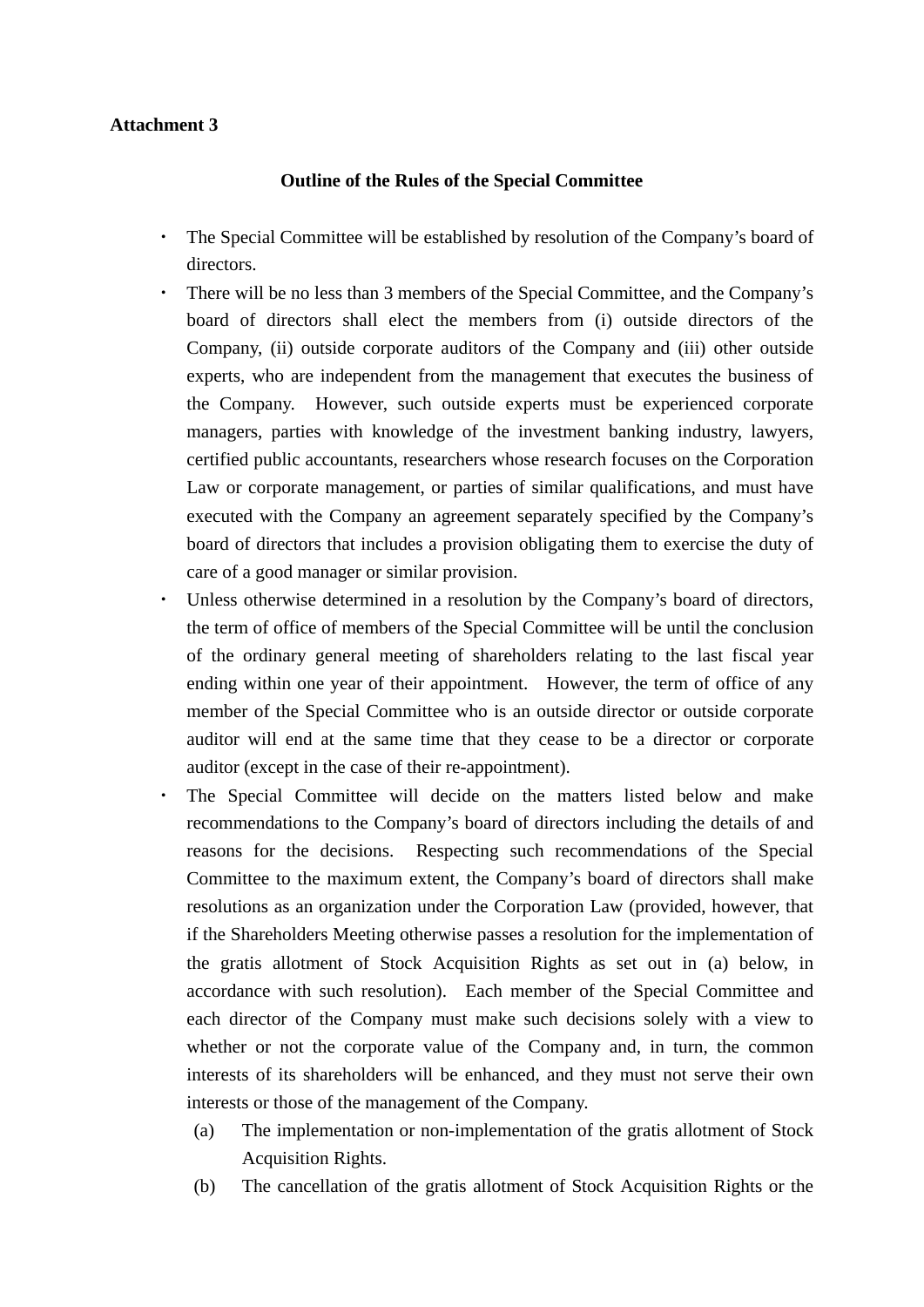gratis acquisition of Stock Acquisition Rights.

- (c) Any other matters that are for determination by the Company's board of directors and in respect to which the Company's board of directors has consulted the Special Committee.
- In addition to the matters prescribed above, the Special Committee shall conduct the matters listed below.
	- (a) Determination of whether the proposed acquisition applies to Acquisition subject to the Plan.
	- (b) Determination of the information that the Acquirer and the Company's board of directors should provide to the Special Committee, and the deadline for the provision or reply with respect to that information.
	- (c) Examination and consideration of the terms of the Acquirer's Acquisition.
	- (d) Negotiation and discussion with the Acquirer.
	- (e) Request for an alternative proposal to the Company's board of directors and consideration of such alternative proposal.
	- (f) Consideration whether a meeting of shareholders should be convened with respect to implementation of the gratis allotment of the Stock Acquisition Rights.
	- (g) Determination regarding extension of the Special Committee Consideration Period.
	- (h) Approval of modification or amendment to the Plan.
	- (i) Abolition of the Plan.
	- (j) Any other matters prescribed in the Plan that the Special Committee may conduct.
	- (k) Any matters that the Company's board of directors separately determines that the Special Committee may conduct.
- If the Special Committee decides that the details stated in the Acquisition Document are inadequate as Essential Information, it will request the Acquirer to provide additional information. Further, the Special Committee may request the Company's board of directors to provide within a certain period an opinion regarding the terms of the Acquisition by the Acquirer and materials supporting that opinion, an alternative proposal (if any), and any other information that the Special Committee may consider necessary from time to time.
- If it is necessary in order to have the terms of the Acquirer's Acquisition revised from the standpoint of ensuring and enhancing the corporate value of the Company and, in turn, the common interests of its shareholders, the Special Committee will either directly or indirectly discuss and negotiate with the Acquirer, present to the shareholders the alternative plan of the Company's board of directors or conduct any similar action.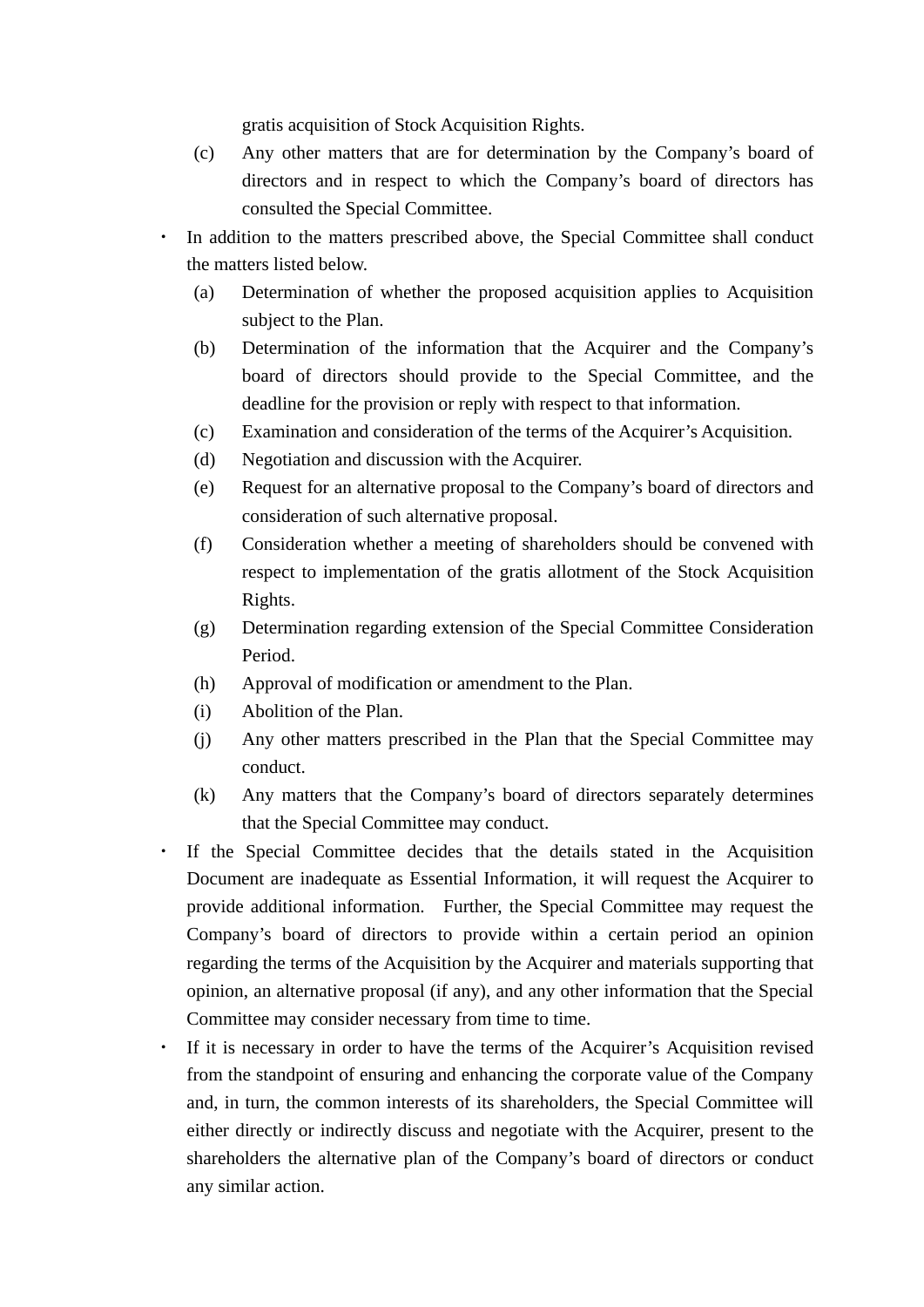- ・ In order to collect the necessary information, the Special Committee may request the attendance of a director, corporate auditor or employee of the Company, or any other party that the Special Committee considers necessary, and may require explanation of any matter it requests.
- ・ The Special Committee may, at the Company's expense, obtain the advice of an independent third party (including financial advisers, certified public accountants, lawyers, tax accountants, consultants and other experts) or conduct similar actions.
- ・ Any member of the Special Committee may convene a meeting of the Special Committee when an Acquisition arises, or at any other time.
- ・ Each member of the Special Committee has one voting right. Resolutions of meetings of the Special Committee will pass with a majority of the voting rights of the members attending the meeting when a majority of the members of the Special Committee are in attendance.

--- End ---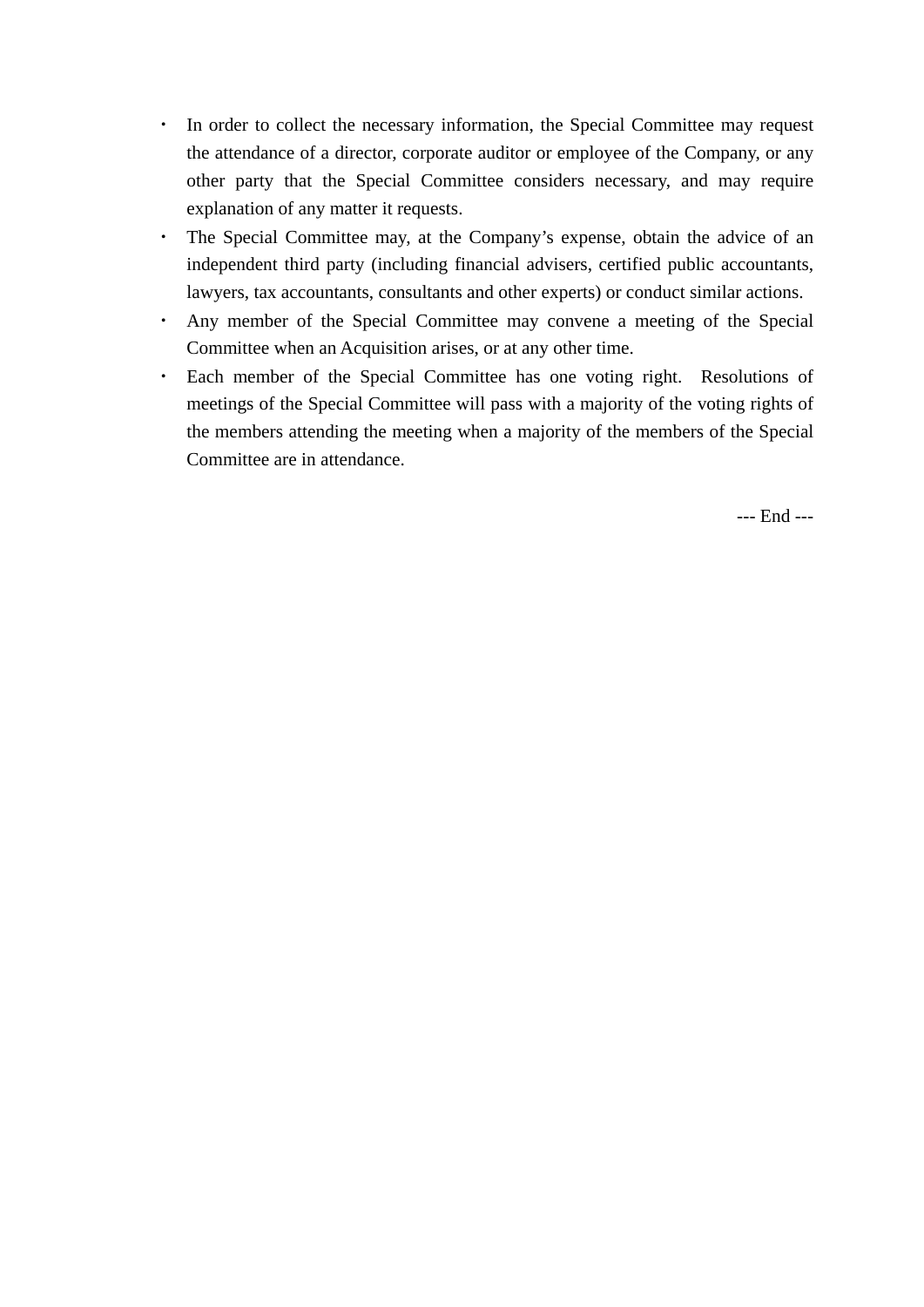# **Profiles of the Members of the Special Committee**

The following 3 persons are scheduled to be the members of the Special Committee upon the Renewal.

## **Motoyoshi Nishikawa, Outside Director**

(Born January 1, 1946)

Occupational history:

| April 1968: | Joined Yawata Iron & Steel Co., Ltd. (current Nippon Steel Corporation) |
|-------------|-------------------------------------------------------------------------|
| June 1997:  | Director, Nippon Steel Corporation                                      |
| April 2001: | Managing Director, Nippon Steel Corporation                             |
| June 2003:  | Senior Advisor (Chief Legal Counsel), Nippon Steel Corporation          |
| July 2007:  | Advisor, Nippon Steel Corporation                                       |
| June 2009:  | Corporate Auditor, NITTETSU ELEX Co., Ltd.                              |
| April 2010: | Corporate Auditor, NKSJ Holdings, Inc. (to present)                     |
| July 2011:  | Registered as attorney-at-law at TOKYO BAR ASSOCIATION                  |
|             | Joined Nomura & Partners (to present)                                   |
| April 2012: | Director of the Company (to present)                                    |

\* Mr. Motoyoshi Nishikawa is an outside director of the Company as provided for in Article 2, Item 15 of the Corporation Law and is an independent officer as provided for in Article 436-2 of the Securities Listing Regulations of the TSE. He does not have any special interest in the Company.

# **Nobuo Nagoya, Outside Corporate Auditor**

(Born January 30, 1945)

Occupational history:

| October 1968:       | Joined Iwao Goto CPA Office (current MISUZU Audit Corporation)       |
|---------------------|----------------------------------------------------------------------|
| <b>August</b> 1970: | Registered as certified public accountant                            |
| June 1971:          | Registered as certified public tax accountant                        |
| April 1978:         | Partner, Shinko Audit Corporation (current MISUZU Audit Corporation) |
| February 1989:      | Managing Partner, Chuo Shinko Audit Corporation                      |
|                     | (current MISUZU Audit Corporation)                                   |